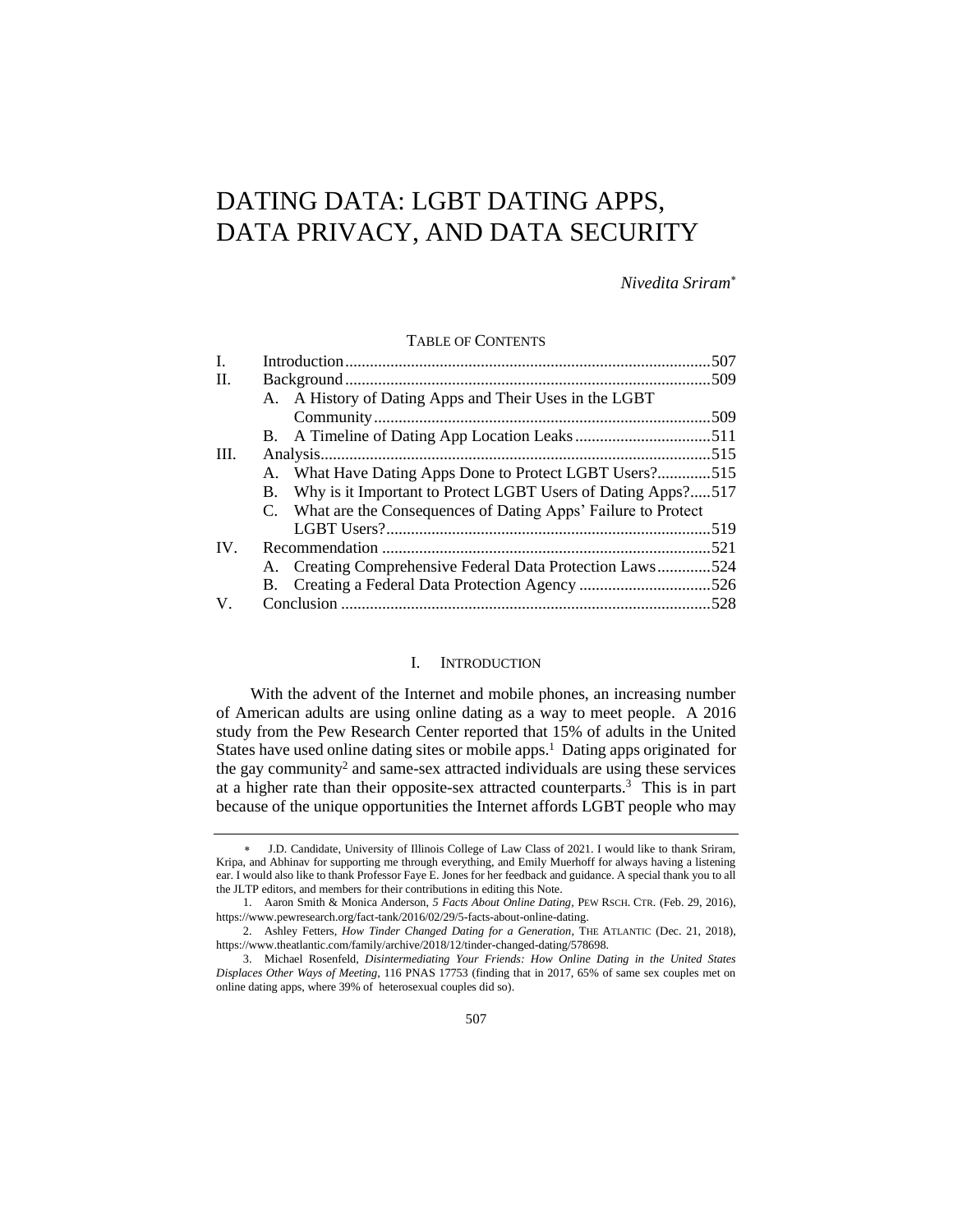face stigma, discrimination, difficulty finding other local LGBT singles, or other roadblocks to dating offline.<sup>4</sup> Popular examples of these dating apps—like Tinder or Grindr—are location-based or geosocial, suggesting and connecting users to other users within a specific geographic radius depending on users' relative distance from one another.<sup>5</sup>

Privacy and security risks of all kinds exist for users of geosocial apps that are targeted toward the general public, such as Tinder, including problems in the way the apps are coded that make users' locations easily visible.<sup>6</sup> Adding active location broadcasts to apps has made it "theoretically possible to determine a user's address, track their movements, and even stalk a user throughout the day."7 Revealing a user's location is considered a significant privacy breach.<sup>8</sup> As illustrated later in this Note, it is frighteningly common for users of dating apps to have their privacy and security breached.<sup>9</sup> The number of times researchers have demonstrated this illustrates that there is a particularly high risk to the members of the LGBT community who use these apps.<sup>10</sup>

The Privacy International Network, in emphasizing why issues related to gender and privacy are so important, noted, "[e]very human being is to a degree subject to corporate and government surveillance. But…there is a uniqueness to the surveillance faced by women, trans and gender queer people. Understanding this experience means shedding light on the inextricable ties between surveillance, patriarchy and other systems of oppression, which rely on surveillance to retain control and power."<sup>11</sup> Many researchers who look at the security failings of apps like Grindr choose to study these apps because of the vulnerability of the LGBT community to online surveillance.<sup>12</sup> The unique risks of being LGBT in any society compound the need for privacy for LGBT users online.<sup>13</sup> The need for privacy and the need for security are intertwined.

In the years since the apps have been launched, the leaking of location data has become clear to the developers of these apps, but little has been done to

<sup>4.</sup> Fetters, *supra* note 2; Ari Ezra Waldman, *Opinion: Queer Dating Apps Are Unsafe by Design*, N.Y. TIMES (June 20, 2019), https://www.nytimes.com/2019/06/20/opinion/queer-dating-apps.html.

<sup>5.</sup> Fetters, *supra* note 2.

<sup>6</sup>*. See, e.g.*, Bree Fowler, *Flaws in Tinder's App Put Users' Privacy at Risk*, *Researchers Say*, CONSUMER REP. (Jan. 23, 2018), https://www.consumerreports.org/privacy/tinder-app-security-flaws-put-usersprivacy-at-risk (explaining how Tinder allowed hackers to see how users used the app); *see also How Tinder Keeps Your Exact Location (A Bit) Private*, ROBERT HEATON (July 9, 2018), https://robertheaton.com/ 2018/07/09/how-tinder-keeps-your-location-a-bit-private (explaining flaws in Tinder's location function that left users' locations exposed).

<sup>7.</sup> Jody Farnden et al., *Privacy Risks in Mobile Dating Apps*, *in* PROC. OF THE TWENTY-FIRST AMERICAS CONF. ON INFO. SYS. 2 (2015).

<sup>8.</sup> Iasonas Polakis et al., *Where's Wally? Precise User Discovery Attacks in Location Proximity Services*, *in PROC.*  $22^{ND}$  ACM SIGSAC CONF. ON COMPUT. AND COMMC'NS. SEC. 817, 817 (2015).

<sup>9</sup>*. Infra* Section II.B.

<sup>10</sup>*. Data Privacy is Crucial for the LGBT Community,* STOP. THINK. CONNECT (Feb. 20, 2018), https://www.stopthinkconnect.org/blog/data-privacy-is-crucial-for-the-lgbt-community [hereinafter *Privacy is Crucial*].

<sup>11</sup>*. Gender*, PRIV. INT'L, https://privacyinternational.org/topics/gender (last visited Oct. 21, 2020).

<sup>12</sup>*. See, e.g.*, Andy Greenberg, *Gay Dating Apps Promise Privacy, But Leak Your Exact Location*, WIRED (May 20, 2016, 7:00 AM), https://www.wired.com/2016/05/grindr-promises-privacy-still-leaks-exact-location ("But Hoang says the Kyoto team focused on gay dating apps in part because of the vulnerability of the LGBT population to online surveillance.").

<sup>13</sup>*. Id.*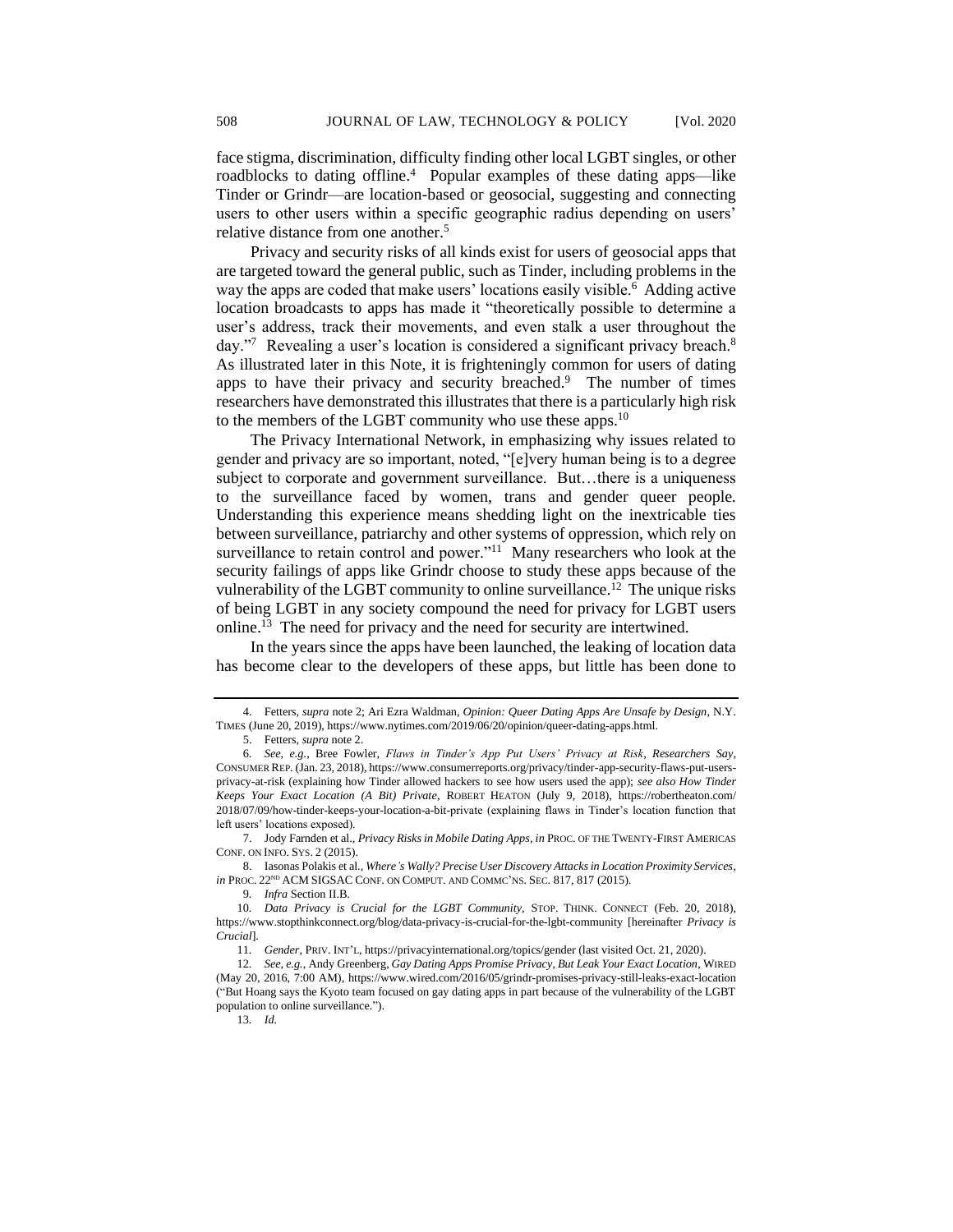change the apps and protect users. 14 The problem is that the law permits the development of apps that are unsafe by design,<sup>15</sup> and there is no easy solution.

Part II of this Note discusses the history and use of geolocative dating apps in the LGBT community, and it presents a timeline of the security and privacy breaches of users of these apps, particularly on the popular app Grindr. Part III discusses the recognition of need for extra protection of the LGBT community even in modern American society, the steps geolocative dating apps for samesex attracted men have taken to protect their users, the failures of these apps to adopt readily available fixes to make their platforms safer, and the reactions to and implications of these failures. Part IV discusses why it is possible, but unfair and unfeasible, to ask users of these apps to protect themselves and their own locations while using the apps, the reasons why external enforcement of safety features is necessary, and what should be done to ensure the security and privacy of users of LGBT dating apps is uncompromised and secure.

#### II. BACKGROUND

# *A. A History of Dating Apps and Their Uses in the LGBT Community*

The LGBT community is said to have invented and innovated online dating, with an overwhelming number of same-sex couples having met online.<sup>16</sup> Grindr was one of the first dating apps geared toward same-sex attracted people<sup>17</sup> and is an exceptionally popular dating app geared toward gay and bisexual men. It has users in more than 234 countries and territories all around the world,<sup>18</sup> with 3.8 million daily users and 27 million users worldwide.<sup>19</sup>

The history of dating apps having a greater use in the LGBT community, particularly for men who seek to date other men, because of its root in the invisibility of same-sex attraction.<sup>20</sup> Actively choosing to be present on an app for same-sex attracted people helps members of the LGBT community identify each other, and allows users control over if, how, and with whom they present their LGBT identity.<sup>21</sup> Users who are LGBT might also find apps that are aimed broadly toward the general population to be unfriendly in their user interface and

<sup>14.</sup> *Infra* Section III.A.

<sup>15.</sup> Waldman, *supra* note 4.

<sup>16.</sup> Jon Shadel, *A Queer User's Guide to the Wild and Terrifying World of LGBTQ Dating Apps*, WASH. POST (Oct. 8, 2019, 6:00 AM), https://www.washingtonpost.com/lifestyle/2019/10/08/queer-users-guide-wildterrifying-world-lgbt-dating-apps.

<sup>17.</sup> Nguyen Phong Hoang, et al., *Your Neighbors are My Spies: Location and Other Privacy Concerns in GLBT-focused Location-based Dating Applications,* 5 ICACT TRANSACTIONS ON ADVANCED COMMC'NS. TECH. 851, 855 (2016).

<sup>18.</sup> Brian Latimer, Grindr Security Flaw Exposes Users' Location Data, NBC NEWS (Mar. 28, 2018, 6:52 AM), https://www.nbcnews.com/feature/nbc-out/security-flaws-gay-dating-app-grindr-expose-userslocation-data-n858446.

<sup>19.</sup> Jon Shadel, *Grindr Was the First Big Dating App for Gay Men. Now It's Falling Out of Favor*, WASH. POST (Dec. 6, 2018), https://www.washingtonpost.com/lifestyle/2018/12/06/grindr-was-first-big-dating-appgay-men-now-its-falling-out-favor.

<sup>20.</sup> Jeremy Birnholtz et al., *Identity, Identification and Identifiability: The Language of Self-Presentation on a Location-Based Mobile Dating App*, SOC. NETWORKS & INPUT & INTERACTION 3, 3 (2014).

<sup>21</sup>*. Id.*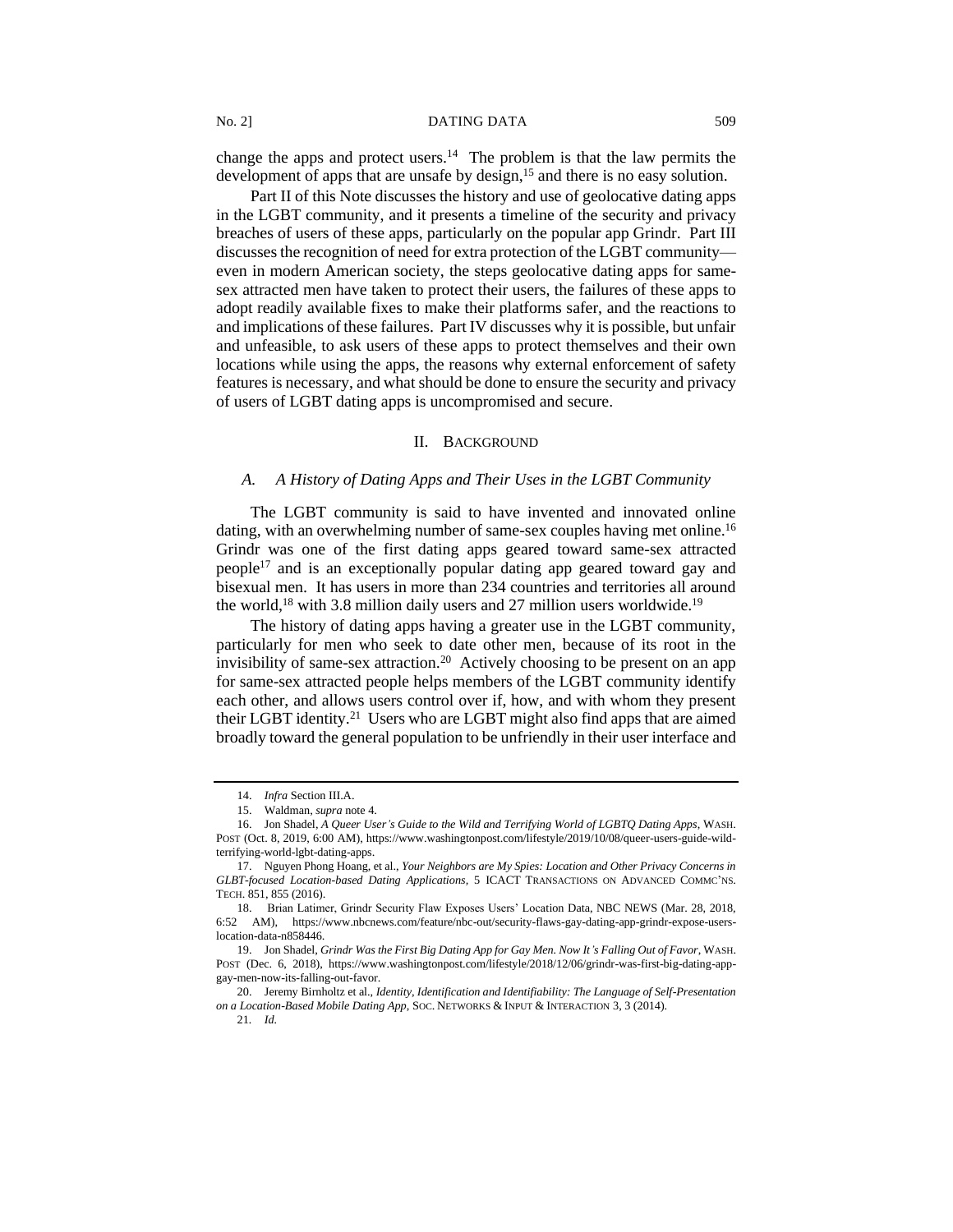would feel more comfortable using an app that is meant to cater more specifically to LGBT identities.<sup>22</sup> A study from 2013 shows that compared to heterosexual populations, gay men tended to open their dating apps more and spend more time on them when the apps were open.<sup>23</sup>

While this Note refers broadly to the security and privacy needs of the LGBT community, and the recommendations apply to the needs of the community as a whole, this Note focuses on apps used by men and nonbinary individuals who are attracted to men. This is primarily because there has not been a popular dating app geared toward women and nonbinary individuals who are looking for women.<sup>24</sup> The app HER, used by five million users in  $113$ countries,<sup>25</sup> and the more recent Lex, which was downloaded by six thousand users when it launched in November 2019, are the only apps geared toward women that have sizable followings.<sup>26</sup> Tinder has reported itself as the most used app for LBTQ women, $27$  although Tinder is by no means a perfect environment for women looking to date without facing harassment from other users not in their dating pool.<sup>28</sup> Additionally, there are simply more apps geared toward men seeking men, $^{29}$  and these apps are the ones that have faced the security and privacy breaches on which this Note focuses.

Geolocation information plays a crucial role in dating apps.<sup>30</sup> Revealing a user's location is considered a significant privacy breach, and services are adopting the more privacy-preserving approach of location proximity: identifying users who are nearby, and at what distance.<sup>31</sup> When the exact distance to a user is revealed, trilateration attacks become possible.<sup>32</sup> Trilateration, which is also colloquially referred to as triangulation, is a process that uses at least three measures to a target from a known distance (or "station") to determine that target's "absolute location."<sup>33</sup> This functionality is effectively similar to GPS and cell phone location services. $34$  It is easy to exploit geosocial

28*. Id.*

33. Max Veytsman, *How I was Able to Track the Location of Any Tinder User,* INCLUDE SEC. (Feb. 2014), https://blog.includesecurity.com/2014/02/how-i-was-able-to-track-location-of-any.html.

<sup>22</sup>*. See, e.g.*, Chris Riotta, *Tinder Still Banning Transgender People Despite Pledge of Inclusivity*, THE INDEP. (July 17, 2019, 3:58 PM), https://www.independent.co.uk/news/world/americas/tinder-ban-transaccount-block-report-lawsuit-pride-gender-identity-a9007721.html ("Tinder has dealt with accusations of banning transgender and non-binary users from the platform for years, with little controversy or backlash resulting among its estimated 50 million users.").

<sup>23.</sup> Christian Grov et al., *Gay and Bisexual Men's Use of the Internet: Research from the 1990s through 2013,* 51 J. SEX RES. 390, 404 (2014).

<sup>24.</sup> Lane Moore, *Why Do So Few Lesbians Use Dating Apps?*, COSMOPOLITAN (Nov. 17, 2015), https://www.cosmopolitan.com/sex-love/news/a44476/lesbian-dating-apps-why-they-suck.

<sup>25.</sup> Trish Bendix, *A New App Wants to Revolutionize Dating as a Queer Person. Can It?*, THE CUT (Nov. 11, 2019), https://www.thecut.com/2019/11/lex-is-a-dating-app-for-queer-people-but-will-they-use-it.html.

<sup>26</sup>*. Id.*

<sup>27.</sup> Mary Emily O'Hara, *Looking for Love on Tinder? Lesbians Must First Swipe Past a Parade of Straight Men*, NBC NEWS (Sept. 2, 2019), https://www.nbcnews.com/think/opinion/looking-love-tinderlesbians-must-first-swipe-past-parade-straight-ncna1047721.

<sup>29.</sup> Shadel, *supra* note 16.

<sup>30</sup>*. Sensitive Information Vulnerable on Dating Apps, Say Privacy, Security Experts*, WASH. INTERNET DAILY (Apr. 20, 2015) [hereinafter *Sensitive Information*].

<sup>31.</sup> Polakis, *supra* note 8, at 817–18.

<sup>32</sup>*. Id.* at 817.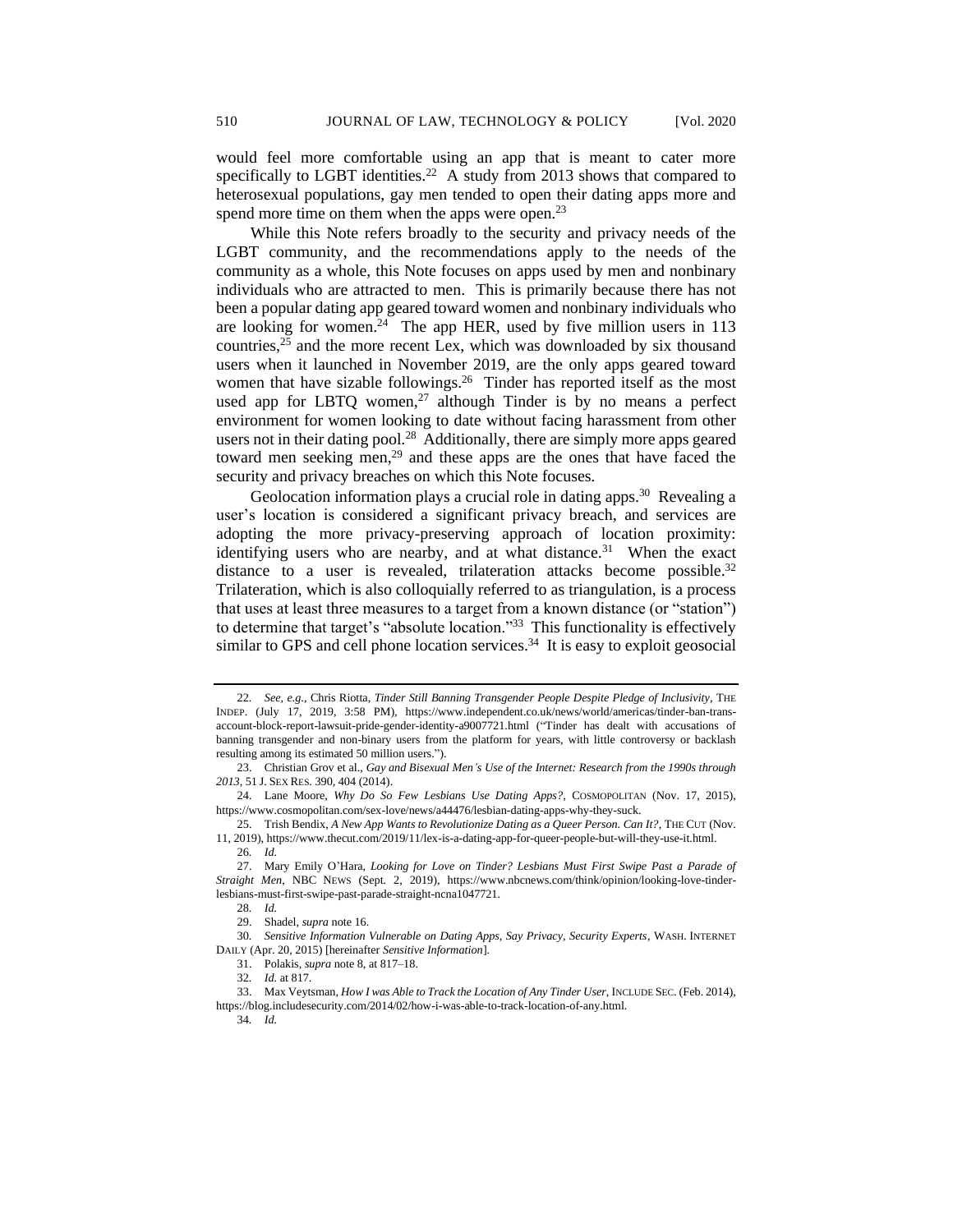apps that use trilateration techniques to sort users by location and proximity to one another.<sup>35</sup> These vulnerabilities can be used for potentially manipulative and nefarious purposes and can create dangers for all users.

## *B. A Timeline of Dating App Location Leaks*

Grindr's security woes have existed for many years. One early incident related to its location-based services took place in 2014 when a security flaw was discovered in the app that revealed the exact location of every user who had location services enabled.<sup>36</sup> An anonymous user on PasteBin, a website that allows users to store plain text and share it publicly for a period of time, laid out how Grindr sent detailed distance information without requiring any authentication or security keys to access, using trilateration.<sup>37</sup> Using this process, anyone could use the app to find the location, names, and photos of its nearest 50 users.<sup>38</sup> This flaw affected the security of almost every user of the app, since, according to Grindr, more than 90% of its users at the time had location services enabled.<sup>39</sup>

The original PasteBin article claimed that Grindr had knowledge of the flaw, saying, "I know officials at [G]rindr have been informed several times within the past months about these issues, which would seem to imply that the concept of 'social responsibility' is lost upon Grindr."<sup>40</sup> Grindr downplayed the concerns, essentially saying that the ability to share distance was a feature, not a bug, and that any users who did not want to share their location could disable it in the app's settings at any time. $41$  However, after being contacted by media about the security flaw, Grindr sent an alert out to its users, warning them that they might want to hide their location on the app. $42$ 

Tech company Synack looked into "dating services [that] are heavily location aware and possibly insecure" after Tinder was discovered to reveal users' exact GPS coordinates.<sup>43</sup> After being called "basically a stalker's dream,"<sup>44</sup> Tinder quickly patched the bugs.<sup>45</sup> Grindr had been audited in the past and cited for its range of security vulnerabilities, but not for its location-sharing capabilities.<sup>46</sup> Synack found that "Grindr willingly shares location-based data about its users down to [an] incredibl[y] high level of accuracy," allowing any

<sup>35</sup>*. Id.*

<sup>36.</sup> James Cook, *Security Flaw in Gay Dating App Grindr Reveals Precise Location of 90% of Users,*  BUS. INSIDER (Aug. 29, 2014), https://www.businessinsider.com/exploit-reveals-location-of-grindr-users-2014- 8.

<sup>37</sup>*. [Grindr] Errors and Omissions 2014*, PASTEBIN (Aug. 16, 2014), https://pastebin.com/fRa1s6yQ.

<sup>38.</sup> Cook, *supra* note 36.

<sup>39</sup>*. Id.*

<sup>40</sup>*. [Grindr] Errors and Omissions 2014*, *supra* note 37.

<sup>41.</sup> Cook, *supra* note 36.

<sup>42</sup>*. Id.*

<sup>43.</sup> Patrick Wardle, *The Dos and Don'ts of Location Aware Apps: A Case Study*, SYNACK (Sept. 11, 2014), https://www.synack.com/blog/the-dos-and-donts-of-location-aware-apps-a-case-study.

<sup>44</sup>*. Sensitive Information*, *supra* note 30.

<sup>45</sup>*. Id.*

<sup>46.</sup> Wardle, *supra* note 43.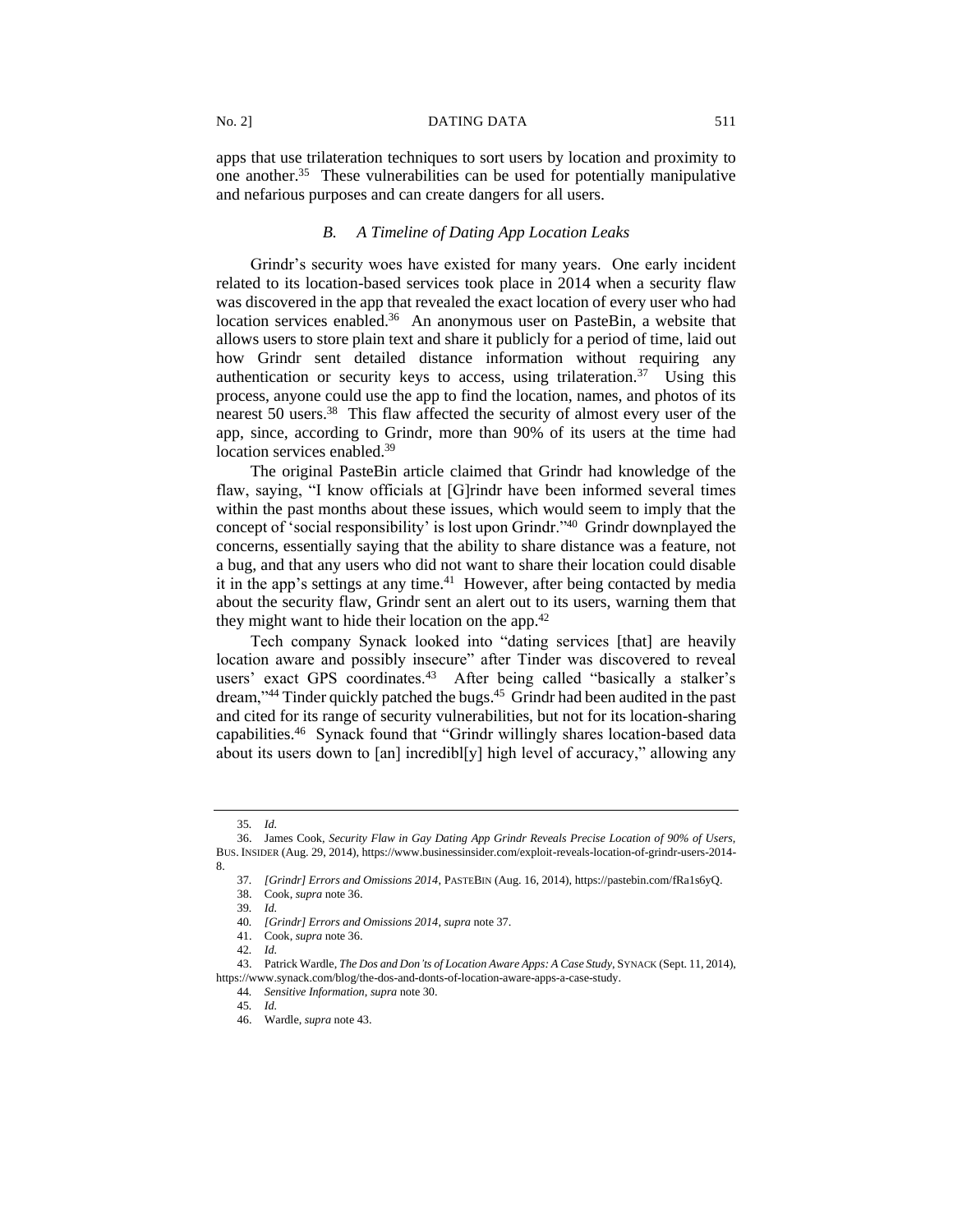user or even anonymous non-user of the application to gather information about any Grindr user in the area.<sup>47</sup>

Synack also discovered an important vulnerability in Grindr's existing user-protections regarding location: though Grindr users could restrict their location being shared with other users in the area, the user's location was still sent to the Grindr server, which resulted in it being accessible to *anyone*. 48 Synack also reverse engineered Grindr's Application Programming Interface (API) which allowed it to "spoof" its coordinates on the app, allowing anyone with access to pretend to be in a location where they are not.<sup>49</sup> Because there is no rate limit on the app's API, Synack researchers were able to do this "as many times as [they] want[ed], as fast as [they] want[ed], to any location that [they] want[ed]."<sup>50</sup> This allowed Synack to find and create a map of every single Grindr user in San Francisco.<sup>51</sup>

In 2016, Wired Magazine reporter Andy Greenberg worked with Nguyen Phong Hoang's security research team from Kyoto University to demonstrate how easy it was to find Grindr users, "pinpointing their location down to a few feet" by finding Greenberg's dummy account on Grindr down to the exact intersection where Greenberg lived in New York City.<sup>52</sup> This method worked even when users took the precaution of not sharing their location on the Grindr app itself.<sup>53</sup> Even when users disabled their distance and prevented the app from listing the exact distance they were from a particular user, the users were still displayed on the app in order of how far they were from one another, which allowed their location to be discovered through multiple trilateration tests using the known locations of others on the app who were geographically close to them.<sup>54</sup> Although Greenberg and Hoang used Grindr as their application of choice for this test, Hoang said this method of tracking other users worked with "other gay dating apps like Hornet and Jack'd, too" and successfully demonstrated the location-tracking tactic for Greenberg using those two apps as well.<sup>55</sup>

The issue that allowed this breach was the app's use of trilateration to show other Grindr users nearby in order of proximity to the searching Grindr user.<sup>56</sup> Despite Hornet and Jack'd "adding noise" to their trilateration services to obscure the *exact* distance between users' phones, nearby users were still visible in order, from nearest to furthest from a particular user's phone, which allowed for a colluding trilateration attack.<sup>57</sup> The researchers created two fake Grindr

<sup>47</sup>*. Id.*

<sup>48</sup>*. Id.*

<sup>49</sup>*. Id.*

<sup>50</sup>*. Id.* 51*. Id.*

<sup>52.</sup> Greenberg, *supra* note 12. 53*. Id.*

<sup>54.</sup> @Seppevdpll, *It is Still Possible to Obtain the Exact Location of Millions of Cruising Men on Grindr*, QUEER EUROPE (Sept. 13, 2018), https://www.queereurope.com/it-is-still-possible-to-obtain-the-exact-locationof-cruising-men-on-grindr.

<sup>55.</sup> Greenberg, *supra* note 12.

<sup>56</sup>*. Id.*

<sup>57</sup>*. Id.*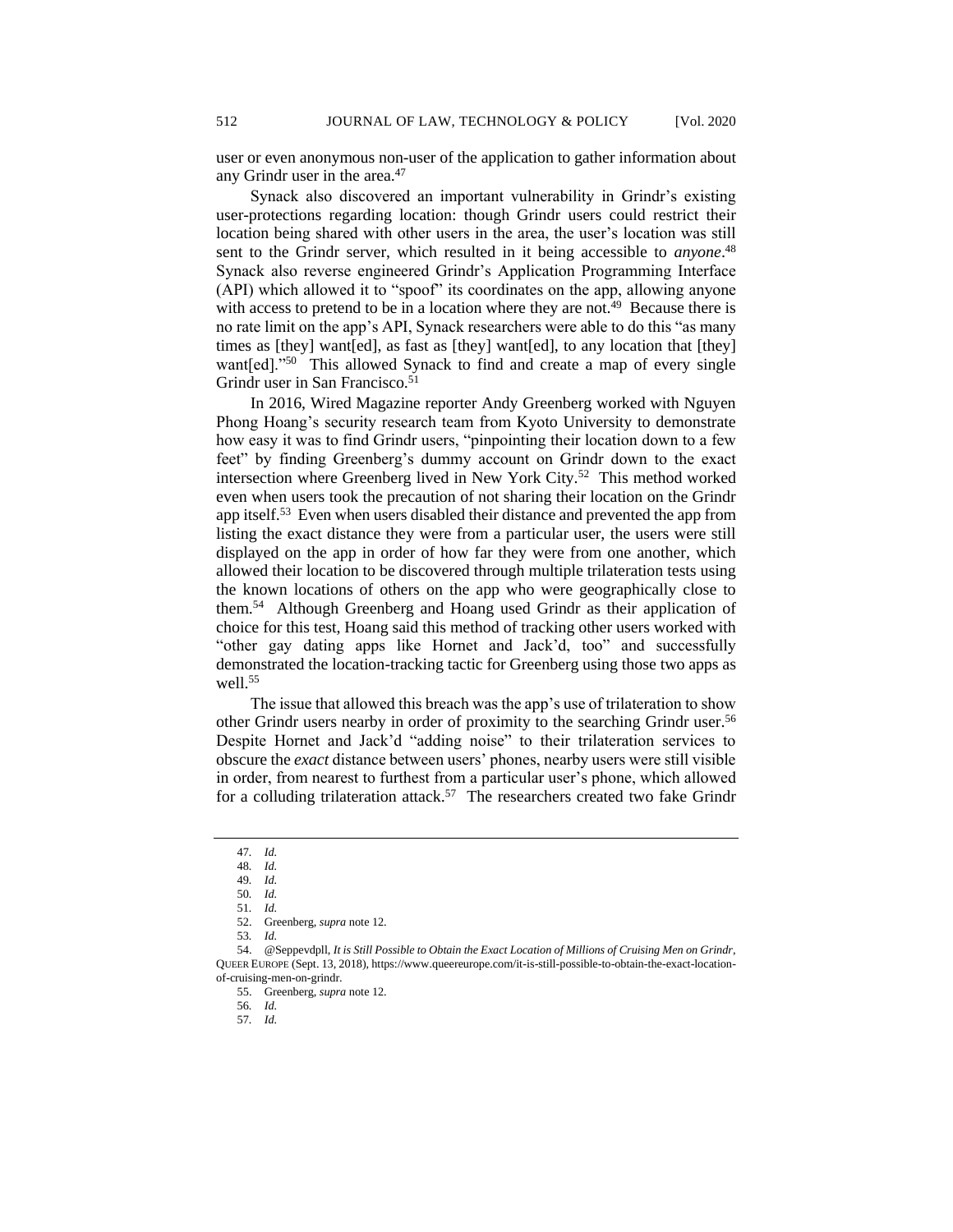accounts and used their combined trilateration abilities through the app to pinpoint where a particular user would be.<sup>58</sup> They did this by "spoofing" their location from Kyoto, exploiting a weakness in the app's API, similar to what the Synack researchers did.<sup>59</sup> Grindr's responded that it takes user safety "extremely seriously" and was "working to develop increased security features for the app."<sup>60</sup> Hornet and Jack'd responded similarly.<sup>61</sup> There was no indication, to either Hoang or Greenberg, that any of the apps used any of the information they were given to make changes to the way the apps handled location.<sup>62</sup>

A few years later, in March 2018, a startup CEO created a third-party website where Grindr users voluntarily entered their usernames and passwords to see which users had blocked them on the app. $63$  The website, C\*ckblocked, was able to access information that was collected by the app but not available on people's public profiles, such as the location data of users that had opted through the settings of the app not to make their locations public.<sup>64</sup> It was even easier to find the exact location of users who had opted to make their location public: in a test run by NBC News, the website was able to find the profile "pinpointed down to the area of the building in which the user was located, in a matter of minutes."<sup>65</sup> Any Grindr user who accessed the website could pinpoint other Grindr users, without any sort of verification or authentication.<sup>66</sup> This kind of access would make it easy to pinpoint a user's location, potentially putting peoples' lives at risk.<sup>67</sup> When Grindr learned of this security flaw, it changed its policy on access to data regarding which users had blocked other users, but changed nothing else about its user security.<sup>68</sup> Instead, Grindr warned users to avoid sharing information with third parties to avoid putting their accounts at risk.<sup>69</sup>

In September 2018, security researchers found another instance in which "Grindr [was] still exposing the precise location of its more than 3.6 million users although it has long been aware of the issue."<sup>70</sup> A free app called Fuckr was built in 2015 on top of unauthorized access to Grindr's API and exploited the extremely precise information Grindr collected about its users' locations in order to pinpoint their exact whereabouts using trilateration techniques.<sup>71</sup> Using this app, it was possible to pinpoint which house or even room a user is  $in^{72}$ —

71*. Id.*

<sup>58</sup>*. Id.*

<sup>59</sup>*. Id.*; Wardle, *supra* note 43.

<sup>60.</sup> Greenberg, *supra* note 12.

<sup>61</sup>*. Id.*

<sup>62</sup>*. Id.*

<sup>63.</sup> Latimer, *supra* note 18.

<sup>64</sup>*. Id*.

<sup>65</sup>*. Id*. 66*. Id*.

<sup>67</sup>*. Id*.

<sup>68</sup>*. Id*.

<sup>69</sup>*. Id*.

<sup>70.</sup> Nicole Nguyen, *There's a Simple Fix, But Grindr is Still Exposing the Location of Its Users,* BUZZFEED NEWS (Sept. 14, 2018, 5:36 PM), https://www.buzzfeednews.com/article/nicolenguyen/grindrlocation-data-exposed.

<sup>72.</sup> @Seppevdpll, *supra* note 54.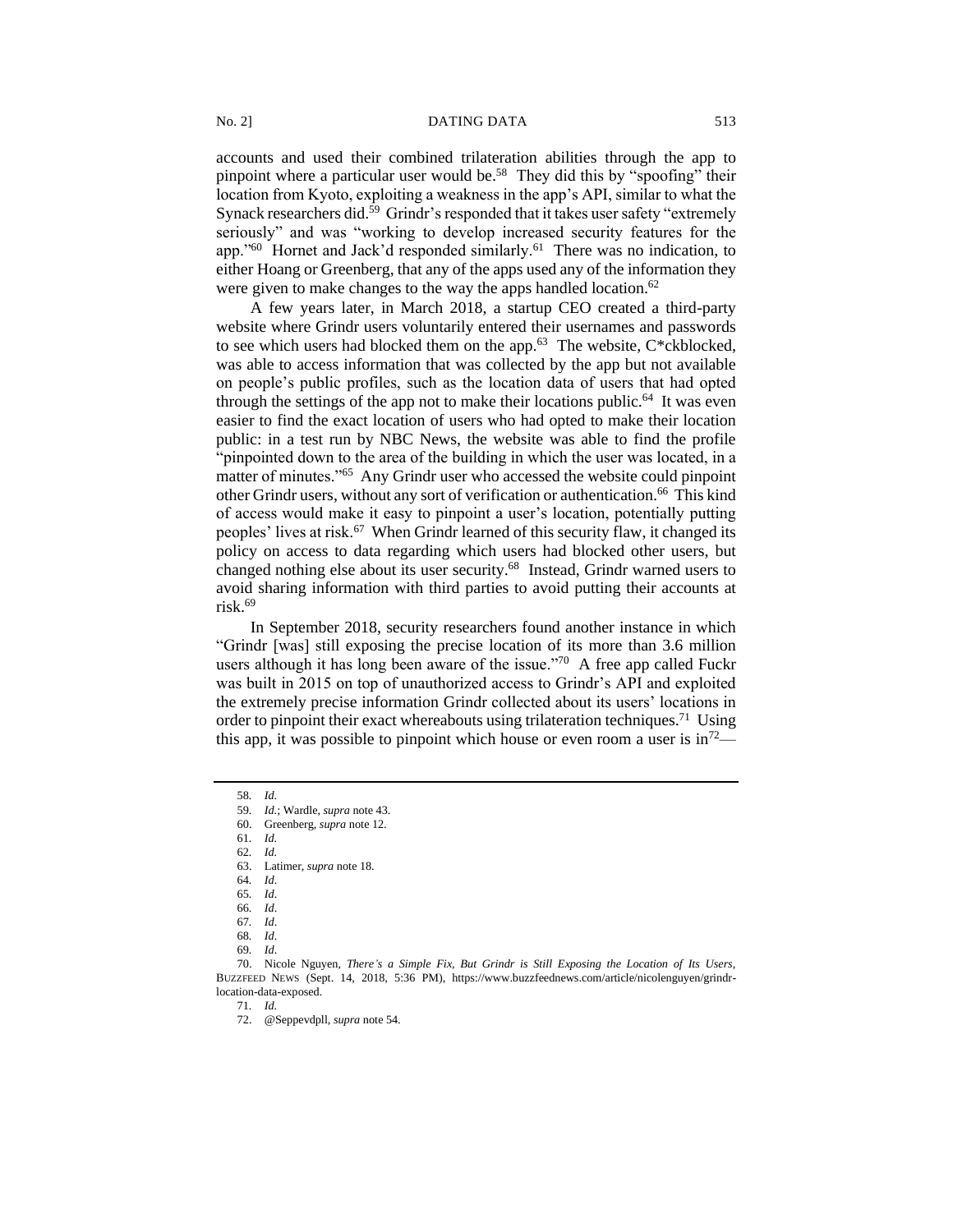one user was able to see that Grindr displayed exactly which corner of his garden he was sitting in.<sup>73</sup> Until Fuckr was publicized in the media and the repository was taken down because of its unauthorized access to the Grindr API, anyone could use the app to find where Grindr users were,<sup>74</sup> "within a few minutes, and without any coding experience."<sup>75</sup>

Grindr's response was to emphasize the importance of geolocation to the app and user experience and at the same time acknowledge the inherent "challenges" to geolocative applications.<sup>76</sup> Grindr also argued that it uses a "geohash" system, which ostensibly obscures the precise location of users by only approximating users' distance from one another.<sup>77</sup> However, as one user tested, Grindr's "approximation" was more precise than it claimed—users could still be located within a few feet of their location, and their locations could be nailed down even more precisely using multiple trilateration tests.<sup>78</sup>

One feature of Grindr, as a "relatively unique place for openness about H.I.V. status," is the ability of users to share H.I.V. data, such as their status or their last time tested, on their profiles.<sup>79</sup> Grindr, without making it clear to their userbase, shared that data with two third-party firms.<sup>80</sup> Although Grindr encrypted the H.I.V. data shared by users and placed the outside firms under strict contractual obligations to keep the data confidential,  $81$  SINTEF, an independent researcher, found that because the H.I.V. information was sent linked with "users' GPS data, phone ID, and email," it was able to identify specific users and those users' HIV status.<sup>82</sup> SINTEF's research also showed that other sensitive information, such as GPS location, was also being shared out with third-party advertising companies, but this data, unlike the H.I.V. data, was not encrypted and therefore easily hackable.<sup>83</sup>

Grindr responded that this data was shared with two outside companies as "a standard industry practice for rolling out and debugging software."<sup>84</sup> It restricted the data shared to whatever was "appropriate for the services" that the vendors were providing—in this case, to test and support development of features like the app's HIV Test Reminders.<sup>85</sup> Grindr said the services it

<sup>73.</sup> Nguyen, *supra* note 70.

<sup>74</sup>*. Id.*

<sup>75.</sup> @Seppevdpll, *supra* note 54.

<sup>76.</sup> Nguyen, *supra* note 70.

<sup>77.</sup> *Id*.; @Seppevdpll, *supra* note 54.

<sup>78.</sup> @Seppevdpll, *supra* note 54.

<sup>79.</sup> Azeen Ghorayshi & Sri Ray, *Grindr is Letting Other Companies See User HIV Status and Location Data*, BUZZFEED NEWS (Apr. 2, 2018, 11:45 AM), https://www.buzzfeednews.com/article/azeenghorayshi/ grindr-hiv-status-privacy#.knOVOgLLA.

<sup>80</sup>*. Id.*

<sup>81</sup>*. Grindr Shared Information About Users' HIV Status With Third Parties,* THE GUARDIAN (Apr. 3, 2018, 12:28 AM), https://www.theguardian.com/technology/2018/apr/03/grindr-shared-information-aboutusers-hiv-status-with-third-parties.

<sup>82.</sup> Ghorayshi & Ray, *supra* note 79.

<sup>83</sup>*. Id.*

<sup>84.</sup> Mike Sorrentino, *Grindr Dating App to Stop Sharing HIV Status with Third Parties,* CNET (Apr. 2, 2018, 10:15 PM), https://www.cnet.com/news/grindr-dating-app-to-stop-sharing-hiv-status-with-third-parties.

<sup>85.</sup> Grindr, *Here's What You Should Know Regarding Your HIV Status Data,* TUMBLR (Apr. 2, 2018), https://grindr.tumblr.com/post/172528912083/heres-what-you-should-know-regarding-your-hiv.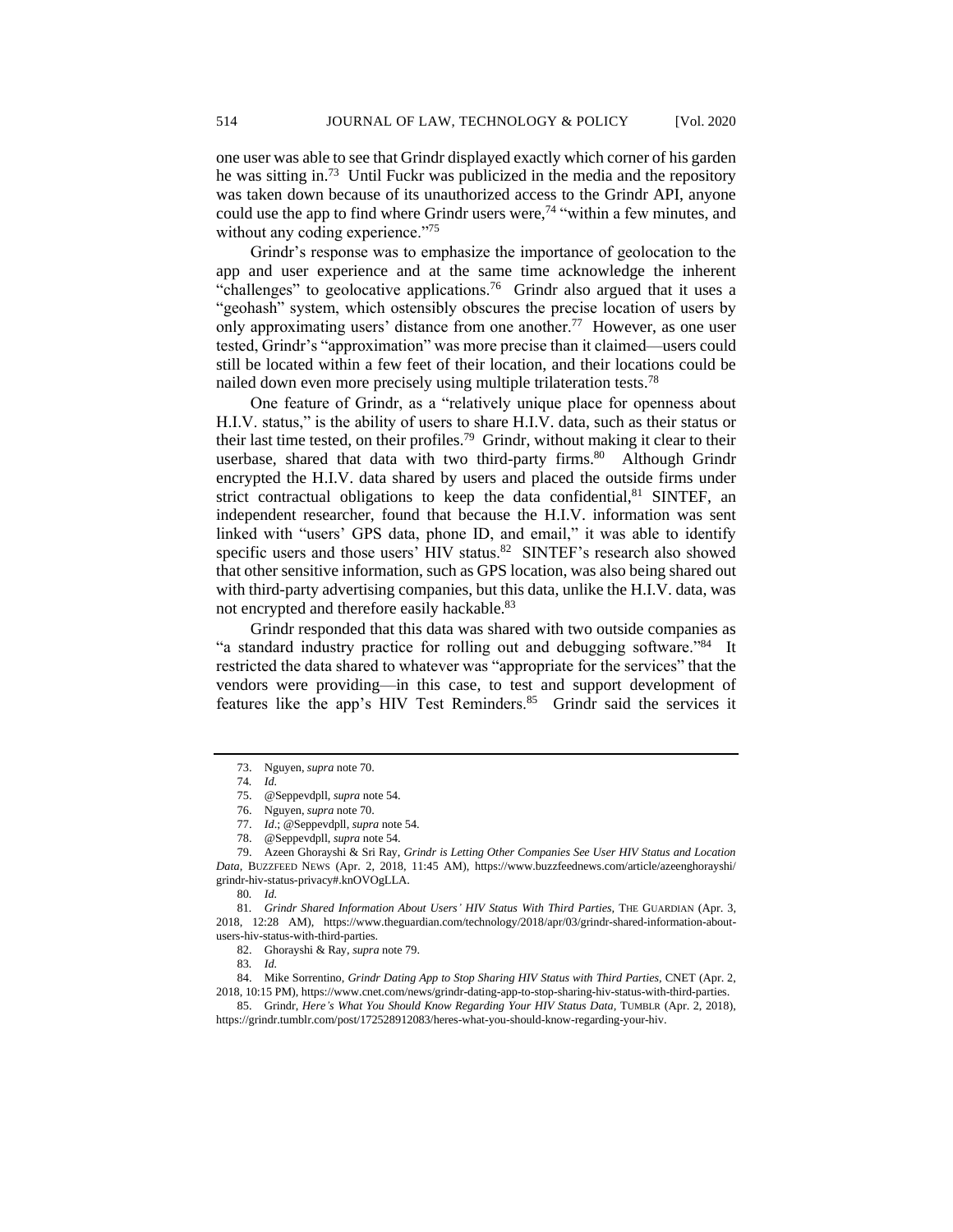received from the outside firms would only make the app experience better,<sup>86</sup> and that the company's internal policies would protect the userbase.<sup>87</sup> The company emphasized that it had never and would never "sell personally identifiable user information—especially information regarding HIV status or last test date—to third parties or advertisers."<sup>88</sup> Grindr subsequently announced that it would no longer share the HIV status of their users with outside companies.<sup>89</sup>

However, it also turned the blame around to its userbase, reminding Grindr users that "Grindr is a public forum" and users should not have had a high expectation of privacy for information they put on their public profiles.<sup>90</sup> Grindr was criticized by both its userbase and major media publications for this lapse in data security, as well as the way it handled the breach. $91$ 

# III. ANALYSIS

#### *A. What Have Dating Apps Done to Protect LGBT Users?*

The danger that dating apps have addressed the most clearly and concisely is the issue of LGBT safety in countries that are hostile to LGBT identities.<sup>92</sup> Companies like Tinder and Grindr have been vigilant about addressing this issue on the worldwide stage, in light of dangers faced by LGBT individuals living in or traveling to oppressive nations.  $93$  Particularly, apps meant for gay and bisexual men (Grindr, as well as Scruff and Hornet) have instituted special features meant to protect their userbase.<sup>94</sup> Grindr, at one point, disabled a feature in Egypt that showed users' precise distances from one another that Egyptian authorities were using to trilaterate users' locations, although it still did rank other users from closest to farthest from the user.<sup>95</sup>

Starting in July 2019, Tinder began offering a "Traveler Alert" feature, which gives users the choice to keep their location private, instead of automatically appearing on Tinder when they arrive in an "oppressive state," or a nation that criminalizes same-sex acts or relationships.<sup>96</sup> If users still opt-in to

95*. Id.*

<sup>86.</sup> Ghorayshi & Ray, *supra* note 79.

<sup>87.</sup> Natasha Singer, *Grindr Sets Off Privacy Firestorm After Sharing Users' H.I.V-Status Data*, N.Y. TIMES (Apr. 3, 2018), https://www.nytimes.com/2018/04/03/technology/grindr-sets-off-privacy-firestorm-aftersharing-users-hiv-status-data.html.

<sup>88.</sup> Scott Neuman, *Grindr Admits It Shared HIV Status of Users,* NPR (Apr. 3, 2018, 3:47 AM), https://www.npr.org/sections/thetwo-way/2018/04/03/599069424/grindr-admits-it-shared-hiv-status-of-users.

<sup>89</sup>*. Id.* 90*. Id.*

<sup>91</sup>*. See, e.g.*, *@*Seppevdpll, *supra* note 54 (criticizing Grindr's location collecting methods).

<sup>92.</sup> Mike Miksche, *Gay Dating Apps Are Protecting Users Amid Egypt's LGBTQ Crackdown*, VICE (Oct. 25, 2017, 4:15 PM), https://www.vice.com/en\_us/article/pa3pxg/gay-dating-apps-are-protecting-users-amidegypts-lgbtq-crackdown; Russell Brandom, *Designing for the Crackdown*, THE VERGE (Apr. 25, 2018, 10:42 AM), https://www.theverge.com/2018/4/25/17279270/lgbtq-dating-apps-egypt-illegal-human-rights.

<sup>93.</sup> Zack Whittaker, *Tinder's New Personal Security Feature Can Protect LGBTQ+ Users in Hostile Nations*, TECHCRUNCH (July 24, 2019, 10:41 AM), https://techcrunch.com/2019/07/24/tinder-security-travellgbtq; Miksche, *supra* note 92.

<sup>94.</sup> Miksche, *supra* note 92.

<sup>96.</sup> Whittaker, *supra* note 93.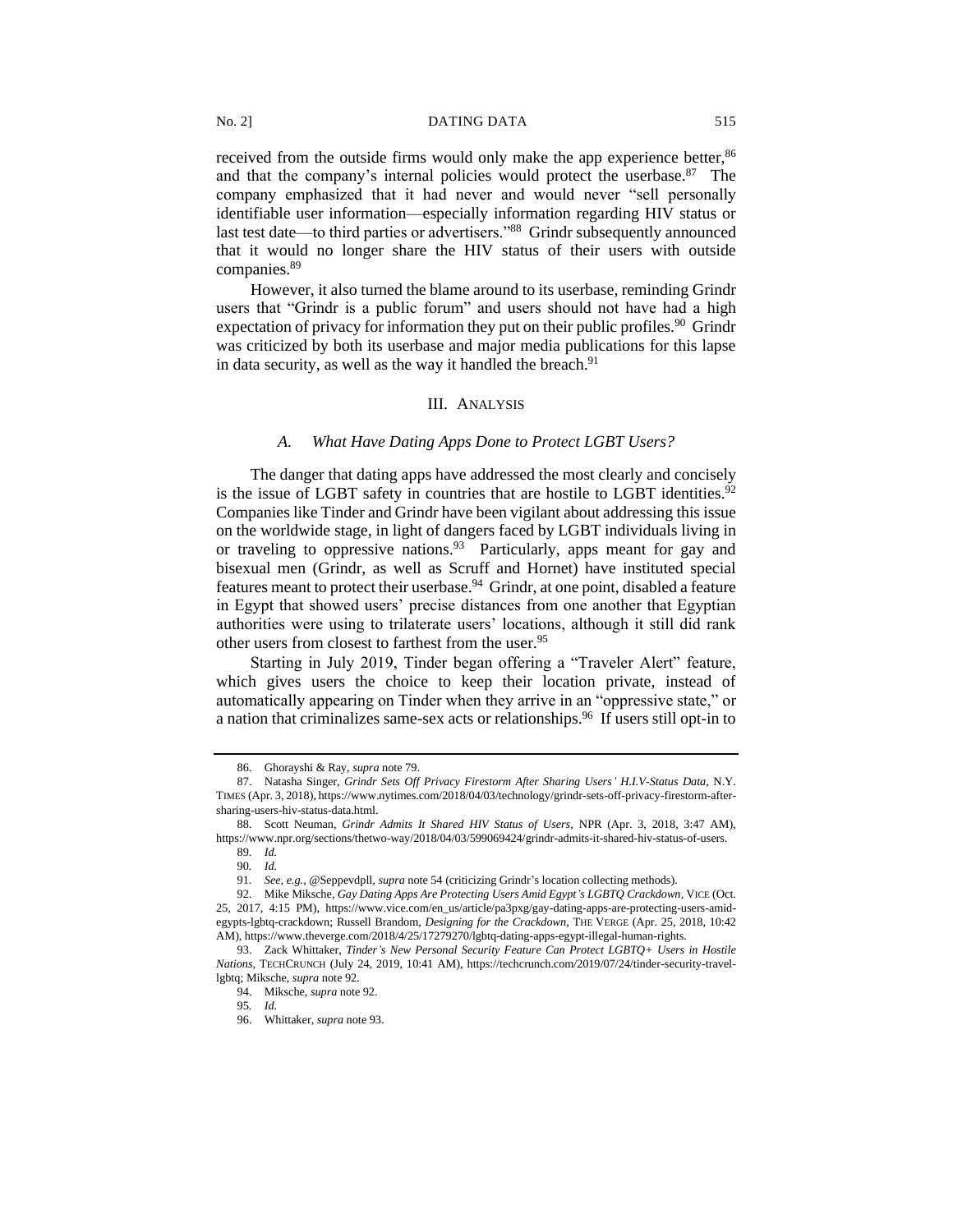make their profile public, their sexual orientation and/or gender identity is hidden from their profile.<sup>97</sup> Tinder uses the user's location data based on their wireless connection and phone network to determine when to offer this option to users who are in 69 countries that the app determined the most dangerous for LGBT users, usually because same-sex relationships are punished under law there.<sup>98</sup> This update is offered to protect LGBT users from law enforcement as well as "others who may target them."<sup>99</sup>

After several LGBT people were arrested for "promoting sexual deviancy" in Egypt in 2014, Grindr offered an update in "Middle Eastern, Gulf, and North African areas" which allowed users to change the appearance of the Grindr app on their smartphones to something "less conspicuous," and to password protect the app and the information contained inside. $100$  Grindr made these changes preventing users in oppressive nations' locations from being determined "via trilateration or any other method, keeping [users'] position[s] private and secure" in response to news that authorities in Egypt were using the location functionality to target and arrest gay men.<sup>101</sup> Hornet and Grindr also used the app to send safety tips to users, encouraging them to take care when meeting people users connected with on the app.<sup>102</sup>

However, these efforts did not have perfect results.<sup>103</sup> After a security glitch in 2014 exposed the locations of hundreds of thousands of Grindr users, it repeated its usual statement that the leaking of location is not a security flaw, but shortly after, turned the location-functionality completely off for users in several countries with anti-gay legislation.<sup>104</sup> However, a blog noted that a short while later, the location functionality was re-enabled, and Grindr had not made any other actual substantive changes to the way the app collected and shared location data.<sup>105</sup>

Grindr and Hornet, which had taken a similar tack to allow users to protect their location data, still did not resolve the issue: researchers were still able to locate users using triangulation techniques.<sup>106</sup> In 2018, Grindr was hiding location by default in some countries where LGBT people face persecution, but

<sup>97</sup>*. Id.*

<sup>98</sup>*. Id.*

<sup>99.</sup> Whittaker, *supra* note 93; Nadia Suleman, *Tinder's Newest Feature Aims to Keep LGBTQ People Safer Across the World*, TIME (July 24, 2019, 6:14 PM), https://time.com/5633974/tinder-lgbtq-safety-feature.

<sup>100</sup>*. Id.*; Whittaker, *supra* note 93; Suleman, *supra* note 99.

<sup>101.</sup> Sarah Kaufman, *Grindr Makes Big Change After App is Used to Track, Arrest Gay Men,* VOCATIV (Sept. 8, 2014), https://www.vocativ.com/culture/lgbt/grindr-egypt/index.html.

<sup>102</sup>*. Id.*

<sup>103</sup>*. Id.*

<sup>104.</sup> *Id*.; John Aravosis, *"Grindr" Gay Smartphone App Turns Off "Distance" Option in the Face of Privacy Concerns*, AMERICABLOG (Sept. 1, 2014, 7:40 PM), http://gay.americablog.com/2014/09/gay-grindrsmartphone-app-turns-distance-option-privacy-complaints.html.

<sup>105</sup>*.* Aravosis, *supra* note 104 ("UPDATE: Grindr has turned the location functionality back on, and there's no indication that they've made any other changes to their system."); *Sensitive Information, supra* note 30 ("Synack…found in those countries that had distance information turned on, including the U.S., it was still possible to track users in real time.").

<sup>106.</sup> Norman Shamas, *Queer Dating Apps Need to Protect Their Users Better,* SLATE (Feb. 28, 2018, 9:00 AM), https://slate.com/technology/2018/02/queer-dating-apps-need-to-protect-their-users-better.html.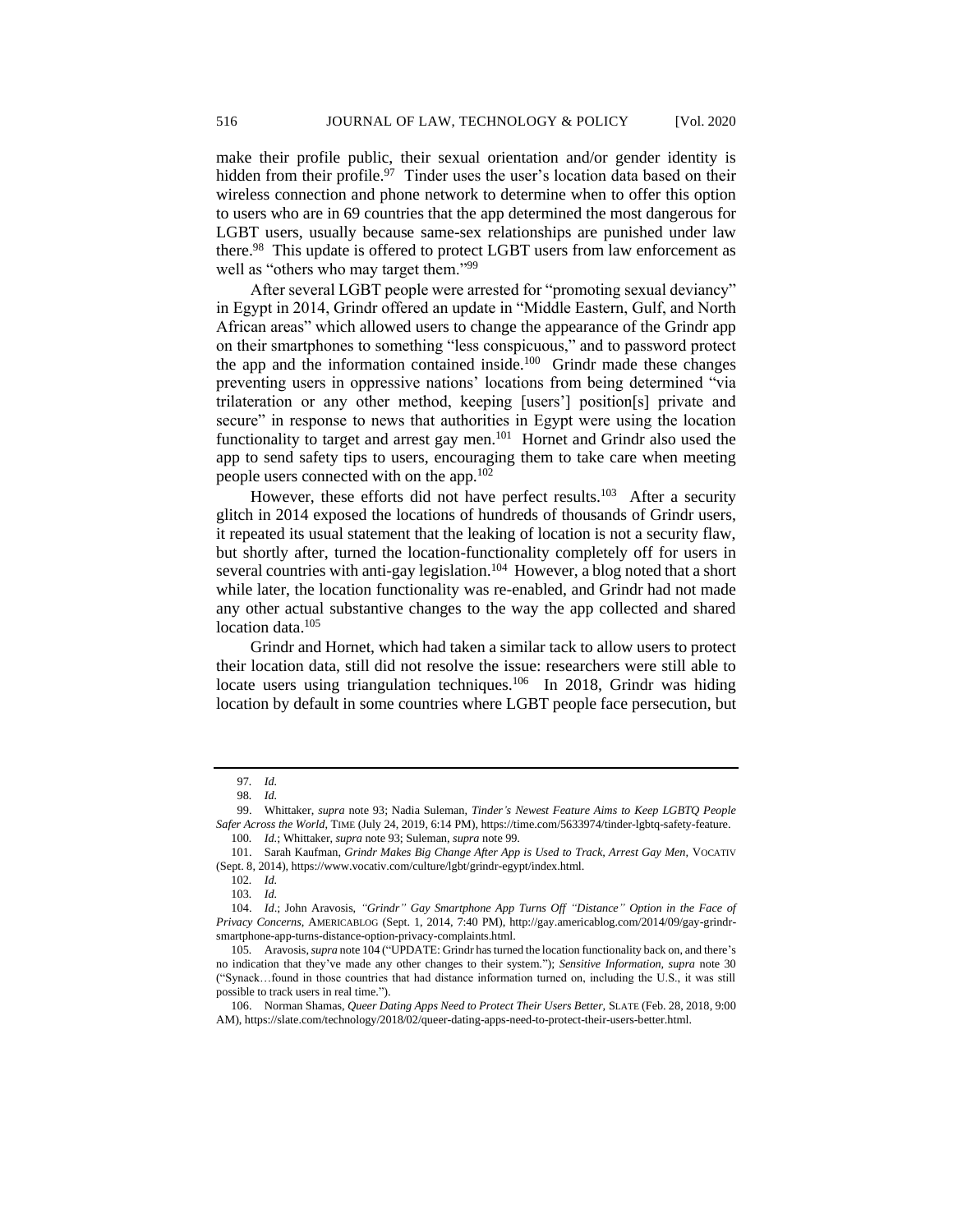location was still enabled by default for other countries that are legally dangerous for the LGBT community.<sup>107</sup>

LGBT dating apps were built amid "thriving, sex-positive gay culture[s]," and the design and designated usage of these apps demonstrate that.<sup>108</sup> As writer Russell Brandom noted: "For Americans, it's hard to imagine being afraid to show your face on such an app. It's not just a technological challenge, but a cultural one: how do you design software knowing that simple interface decisions like watermarking a screenshot could result in someone being arrested or deported?"<sup>109</sup>

This sense of attention to safety and protection is not felt in countries which are "friendlier" to LGBT identities, due to a combination of factors. One is that there is less of a perceived need for such protections.<sup>110</sup> For example, in the United States, most LGBT individuals do not expect regularly to cross security checkpoints where government officials can look at the apps they have on their phones and possibly take action against them based on the presence of those apps.<sup>111</sup> However, the intersection of privacy and security demonstrates how important protecting LGBT user data on apps like this can be.

# *B. Why is it Important to Protect LGBT Users of Dating Apps?*

The failure of geolocative dating apps to protect the data of LGBT users in countries like the United States demonstrates a lack of recognition of the necessity of protecting user data.<sup>112</sup> Even worse, it demonstrates that in a country that may not seem overtly hostile to LGBT identities, which has many communities and families where out LGBT individuals can feel safe to express their identities, there are still special risks LGBT people face that others do not.<sup>113</sup> These factors combined lead to a reasonably heightened desire for privacy.<sup>114</sup> For instance, there is a risk of being LGBT and living in a rural area, where communities can be small and close-knit, and individuals may not want everyone they know to know about their sexual orientation.<sup>115</sup> There are many individual communities and families, even in ostensibly LGBT-friendly countries like the United States, that are hostile toward LGBT individuals.<sup>116</sup> There is an individualized risk of outing an LGBT individual who may not be ready or able to come out, for any number of personal, political, or professional

<sup>107.</sup> Nguyen, *supra* note 70 ("[L]ocation is still enabled by default in other places where the LGBT community faces discrimination: Algeria, Turkey, Belarus, Ethiopia, Qatar, Abu Dhabi, Oman, Azerbaijan, China, Malaysia, and Indonesia.").

<sup>108.</sup> Brandom, *supra* note 92.

<sup>109</sup>*. Id.*

<sup>110</sup>*. Id.*

<sup>111</sup>*. Id.*

<sup>112</sup>*.* INSIKT GROUP, ONLINE SURVEILLANCE, CENSORSHIP, AND DISCRIMINATION FOR LGBTQIA+ COMMUNITY WORLDWIDE 5 (2020).

<sup>113</sup>*. Id.*

<sup>114</sup>*. Privacy is Crucial, supra* note 10.

<sup>115</sup>*. See generally* MOVEMENT ADVANCEMENT PROJECT, WHERE WE CALL HOME: LGBT PEOPLE IN RURAL AMERICA (2019) (outlining the risks of being LGBT in rural areas).

<sup>116</sup>*. See generally* JACOB POUSHTER & NICHOLAS KENT, THE GLOBAL DIVIDE ON HOMOSEXUALITY PERSISTS (2020) (describing hostility towards LGBT people in individual communities and families).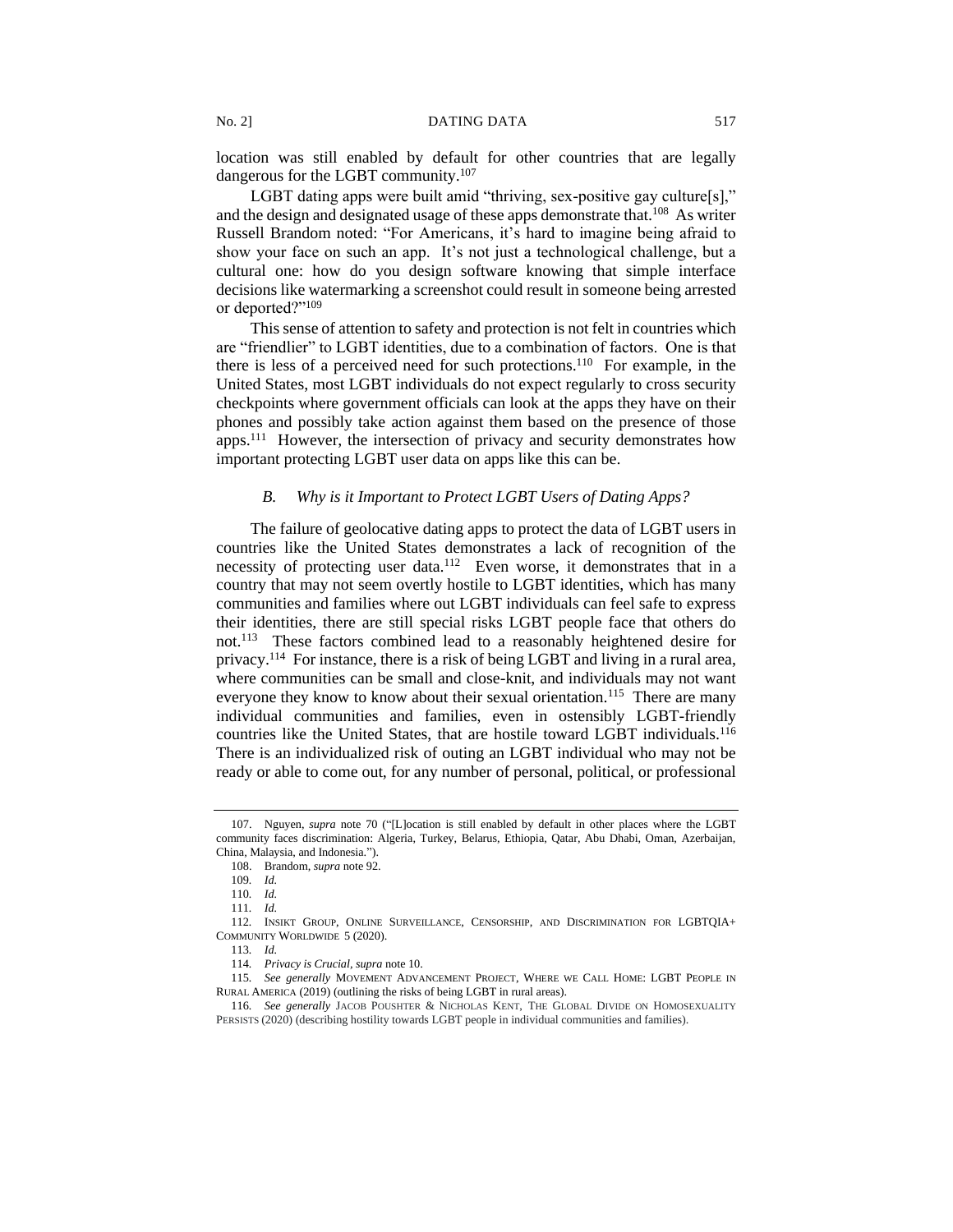reasons.<sup>117</sup> There is a particularly high risk when an LGBT individual is living in a location that is legally and politically hostile toward LGBT individuals, where a person could face severe legal and social consequences for their identity.<sup>118</sup>

For example, despite a landmark ruling from the Supreme Court in June 2020 that prevents employers from firing workers for being gay or transgender, $^{119}$  there are still existing contexts in which LGBT workers are left vulnerable.<sup>120</sup> In addition, many states do not have laws which explicitly and affirmatively prohibit discrimination based on sexual orientation and transgender identity in housing, public accommodations, and education, despite evidence of ongoing discrimination in these areas.<sup>121</sup> The Equality Act, introduced in 2015 and passed by the U.S. House of Representatives in 2019, is an acknowledgment of the gaps that still exist in discrimination law when trying to protect LGBT individuals.<sup>122</sup> The bill would explicitly prohibit discrimination on the basis of sexual orientation and gender identity in housing, public accommodations, public education, federal funding, and the jury system, as well as other areas.<sup>123</sup> Although the bill clearly arises out of a recognized need for codification of these protections for the LGBT community, it faces an uphill battle to enaction,<sup>124</sup> leaving LGBT individuals open to discrimination in their daily lives.<sup>125</sup>

<sup>117.</sup> *See* Rachel Moss, *The 'Devastating' Impact Being Outed Can Have on LGBT+ People,* HUFFINGTON POST UK (Mar. 28, 2018), https://www.huffingtonpost.co.uk/entry/the-devastating-impact-being-outed-canhave-on-lgbt-people\_uk\_5aba3587e4b008c9e5fb5e49 ("Outing someone ignores the many valid reasons a person may have for not choosing to be open about their sexuality to every person in their life. …Some LGBT people are not out because of a real need to protect themselves. We do not live in a world that is accepting of everyone's sexual orientation or gender identity.").

<sup>118</sup>*.* INSIKT GROUP, *supra* note 110, at 5.

<sup>119.</sup> Tucker Higgins, *Supreme Court Rules Workers Can't be Fired for Being Gay or Transgender,* CNBC (June 15, 2020), https://www.cnbc.com/2020/06/15/supreme-court-rules-workers-cant-be-fired-for-being-gayor-transgender.html.

<sup>120</sup>*. See*, *e.g.*, Jon Webb, *Despite Supreme Court Ruling, You Can Still Get Fired for Being Gay, Transgender*, EVANSVILLE COURIER & PRESS (June 16, 2020), https://www.courierpress.com/story/opinion/ columnists/jon-webb/2020/06/16/despite-supreme-court-you-can-still-get-fired-being-gay-trans/3197494001 (discussing the ministerial exception to certain protections under the Civil Rights Act, which would mean that some LGBT employees of religious organizations could possibly still be fired for their identity despite the June 2020 Supreme Court ruling); Sarah Jones, *To Truly Protect LGBTQ Workers, Get Rid of At-Will Employment*, INTELLIGENCER (June 15, 2020), https://nymag.com/intelligencer/2020/06/at-will-employment-leaves-lgbtqworkers-vulnerable.html (explaining how at-will employment, and specifically the absence of just-cause employment, allows employers to fire employees for a generic reason, forcing the now unemployed worker to spend time and money to meet a legal burden of proving they were fired for being transgender or gay).

<sup>121</sup>*. LGBTQ Americans Aren't Fully Protected from Discrimination in 29 States,* FREEDOM FOR ALL AMERICANS, https://www.freedomforallamericans.org/states (last visited Oct. 21, 2020).

<sup>122.</sup> German Lopez, *The House Just Passed a Sweeping LGBTQ Rights Bill,* VOX (May 17, 2019), https://www.vox.com/policy-and-politics/2019/5/17/18627771/equality-act-house-congress-lgbtq-rightsdiscrimination.

<sup>123.</sup> Nonnie L. Shivers, *5 FAQs on the Equality Act and Employment Nondiscrimination*, OGLETREE DEAKINS (May 22, 2019), https://ogletree.com/insights/5-faqs-on-the-equality-act-and-employmentnondiscrimination.

<sup>124</sup>*. Id*.; *House Passes Sweeping Anti-Discrimination Bill to Expand Protections of LGBT People*, CBS NEWS (last updated May 17, 2019, 4:28 PM), https://www.cbsnews.com/news/house-passes-sweeping-antidiscrimination-bill-to-expand-protections-of-lgbt-people [hereinafter *House Passes Sweeping Anti-Discrimination Bill*].

<sup>125</sup>*. House Passes Sweeping Anti-discrimination Bill*, *supra* note 124.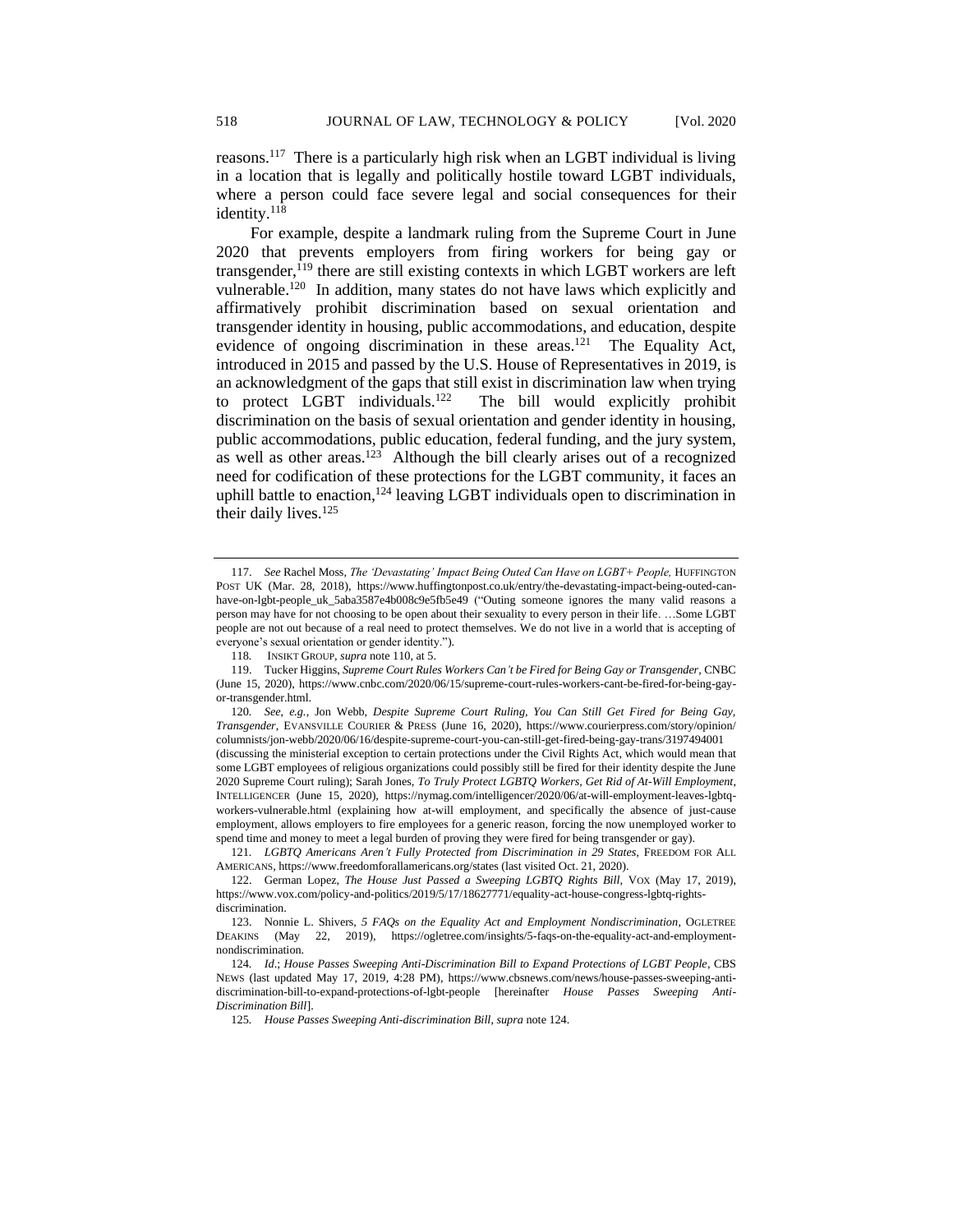There has also been an increase in LGBT hate crimes.<sup>126</sup> The FBI's Annual Hate Crimes Statistics Report, which covers 2018, states that hate crimes targeting lesbians, gays, and bisexuals increased by 6% in 2018, and the number of hate crimes against transgender individuals over the same period increased by 41%.<sup>127</sup> There were more than 1300 hate crime incidents in 2018 alone targeting individuals for their sexual orientation or gender identity.<sup>128</sup>

Law professor Anita L. Allen argues that for LGBT plaintiffs, recovery under tort for invasion of privacy is unlikely when the plaintiff's sexual orientation comes into play, because of the gap between the expectation of the "reasonable person" and the "reasonable LGBT person."<sup>129</sup> LGBT people's need for "secrecy and selective self-disclosure" arose in times of persecution and discrimination.<sup>130</sup> So long as there is still intolerance of LGBT people in society, "the need for seclusion, secrecy, and selective self-disclosure will remain as well."<sup>131</sup>

These increased real-life dangers show that LGBT privacy online, where LGBT users may go to find a community when they cannot find one in person, is incredibly important.<sup>132</sup>

# *C. What are the Consequences of Dating Apps' Failure to Protect LGBT Users?*

In recent years, Grindr has lost favor with some members of the gay community.<sup>133</sup> This is in light of both the data and security problems discussed throughout this Note; other cultural problems with users of the app, such as racism; and, especially recently, the widespread availability of other apps for members of the LGBT community.<sup>134</sup> The culture on Grindr has even led to whispers of a class-action lawsuit, because of Grindr's failure to meaningfully address the racism of its users.<sup>135</sup> In addition, Grindr was early to the game of geolocative dating apps, meaning that now it looks and feels "dated" to some younger users.<sup>136</sup> Grindr's competitors have been quick to jump on the backlash against Grindr, attempting to grow their own userbases as a consequence.<sup>137</sup>

However, even moving away from Grindr to other, newer LGBT apps does not protect LGBT users from data security breaches. Other geosocial apps come

<sup>126.</sup> Lou Chibbaro, Jr., *FBI Report Shows Increase in Anti-LGBT Hate Crimes,* WASH. BLADE (Nov. 20, 2019, 1:47 PM), https://www.washingtonblade.com/2019/11/20/fbi-report-shows-increase-in-anti-lgbt-hatecrimes.

<sup>127</sup>*. Id.*

<sup>128</sup>*. Id.*

<sup>129.</sup> Anita L. Allen, *Privacy Torts: Unreliable Remedies for LGBT Plaintiffs*, 98 CAL. L. REV. 1711, 1764 (2010).

<sup>130</sup>*. Id.*

<sup>131</sup>*. Id.*

<sup>132</sup>*. Privacy is Crucial*, *supra* note 10. 133. Shadel, *supra* note 19.

<sup>134</sup>*. Id.*

<sup>135</sup>*. Id.*

<sup>136.</sup> Shadel, *supra* note 16.

<sup>137.</sup> *Id.*; Shadel, *supra* note 19.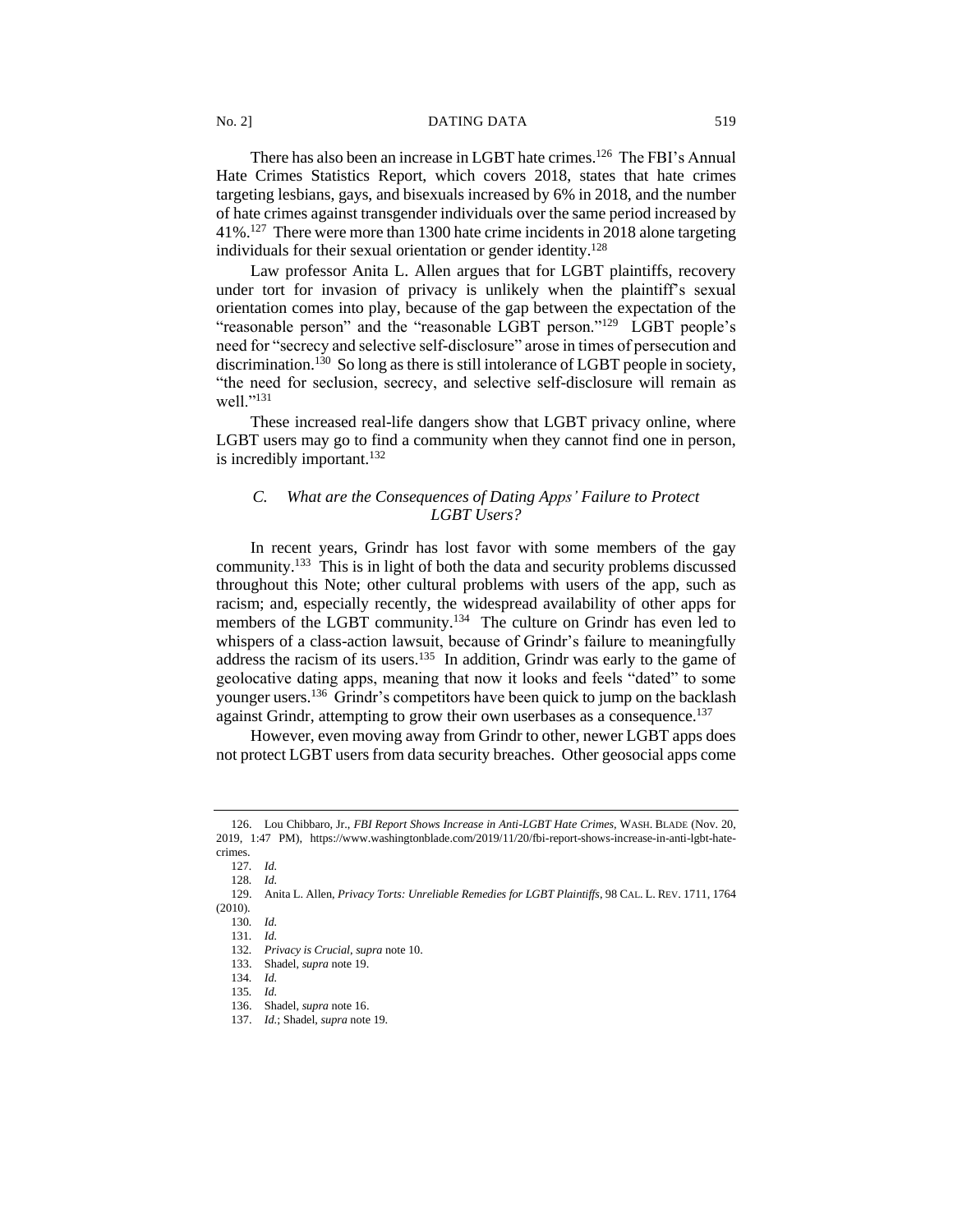with their own problems, often the same problems, as Grindr, including the same location-based data issues.<sup>138</sup>

Researchers in 2019 demonstrated that apps like Grindr, Romeo, and Recon (all apps for gay men), did not secure their programming interface, allowing researchers to generate a map of users, revealing their precise locations through trilateration.<sup>139</sup> Because all of these apps show how far away potential matches are relative to the person using the app, it is easy to determine the exact locations of the identified matches.<sup>140</sup> The researchers also noted the previously cited problem with Grindr's unsecured API—a problem shared by Recon and Romeo—which allowed them "to generate maps of thousands of users at a time."<sup>141</sup>

Grindr and Romeo, although acknowledging that they took these location concerns seriously, pointed only to existing settings concerned users could turn on to hide their location data on their apps. $142$  After being confronted by the researchers with the problems with their app's location services, only the app Recon switched to "grid-snapping," a location-tracking technique where a user's location is "snapped" to a line on a grid, obscuring their exact longitudinal and latitudinal location.<sup>143</sup> Two apps for gay and bisexual men not included in the study were already using measures to protect the location of their users—Scruff uses a "location-scrambling algorithm" enabled automatically in regions where same-sex acts are criminalized and available in the settings menu for all users, and Hornet uses grid-snapping.<sup>144</sup>

Grindr's cavalier lack of accountability is frustrating to its users.<sup>145</sup> One user summarized the controversies succinctly: "[a]fter 5 years of controversies, and in contrast to what Grindr claims, it is still possible to obtain the exact location of millions of cruising men on Grindr.…To protect the LGBTQ+ community, Grindr needs to step up its game."<sup>146</sup>

There are potential long-term consequences with these breaches, as well. The researchers from Kyoto University and Synack both noted that people are "creatures of habit," often returning to the same places—gym, work, school, home—over and over again.<sup>147</sup> If someone tracked a particular user on an app like Grindr for even a week at a time, that person might discover, for example, where a particular Grindr user lived.<sup>148</sup> A bad actor could then use that information to put the user in danger.<sup>149</sup>

<sup>138.</sup> Chris Fox, *Gay Dating Apps Still Leaking Location Data,* BBC NEWS (Aug. 8, 2019), https://www.bbc.com/news/technology-49265245.

<sup>139.</sup> *Id.*

<sup>140</sup>*. Id.*

<sup>141</sup>*. Id.*

<sup>142</sup>*. Id.* 143*. Id.*

<sup>144</sup>*. Id.*

<sup>145.</sup> Shadel, *supra* note 16. 146. @Seppevdpll, *supra* note 54.

<sup>147.</sup> Greenberg, *supra* note 12.

<sup>148.</sup> Fox, *supra* note 138.

<sup>149.</sup> Wardle, *supra* note 43; Greenberg, *supra* note 12.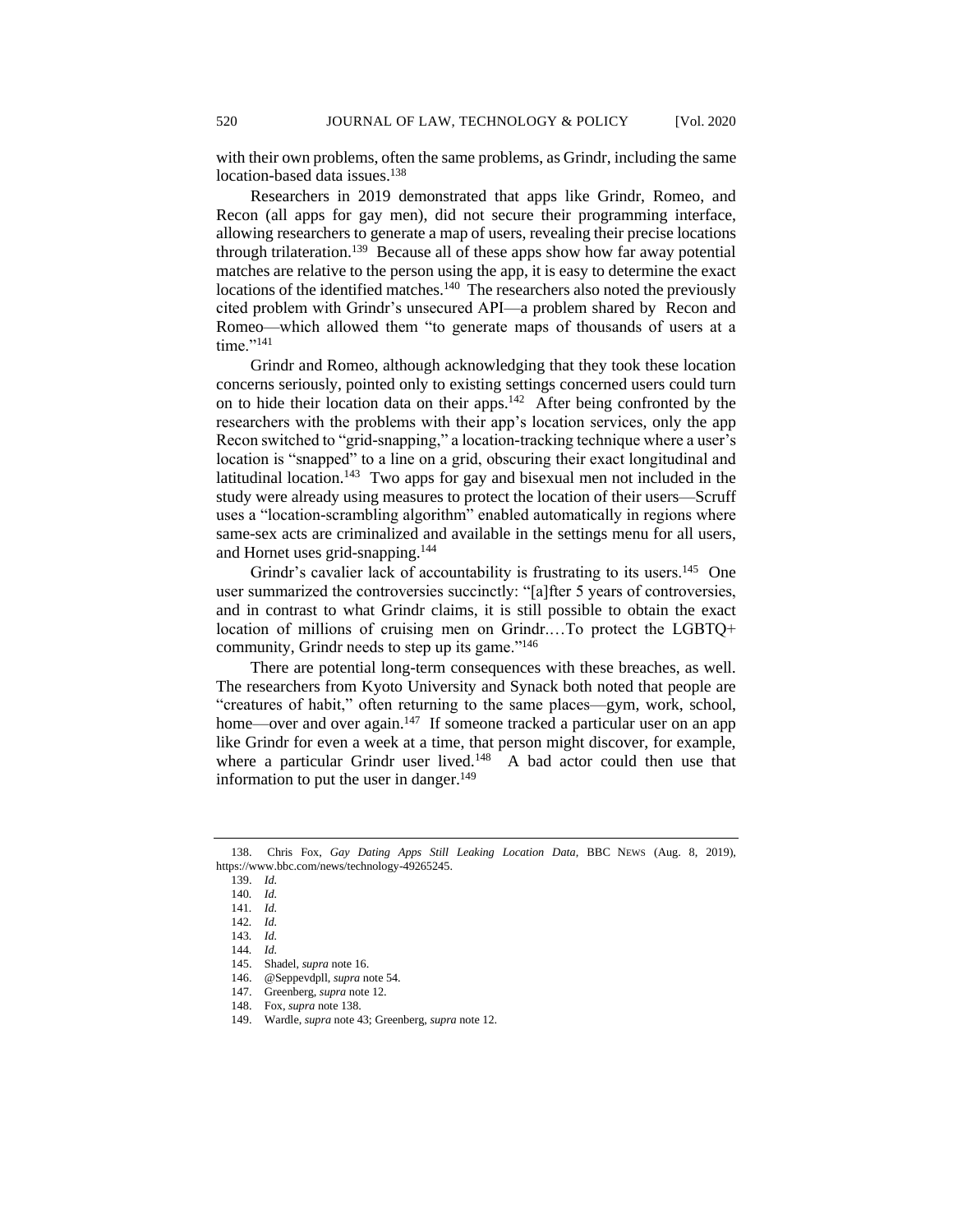These breaches are not unique to LGBT dating apps.<sup>150</sup> There will always be risks to using location-based dating apps, whether security, privacy, or other safety concerns.<sup>151</sup> The difference is that some apps have fixed these flaws to protect their users, while others have continually failed to do so, despite being given opportunities, knowledge, and instruction as to how to do so.<sup>152</sup>

## IV. RECOMMENDATION

Grindr's ongoing leaking of location data combines security and privacy issues. $153$  Although users should always be careful about the personal information they share with strangers, the issues with dating apps for gay and bisexual men take the issue of personal privacy to another level by improperly protecting data that the app has access to, but users have *not* made public.<sup>154</sup> Just because users feel comfortable using a dating app to share their location with a particular person or set of people does not place the burden on the user to ensure that sensitive identifying information is not accessible to the public at large.

Grindr, when confronted with the many breaches to the security and privacy of its users, has routinely asserted that users should take matters into their own hands and turn off location-sharing features or share less information on the application.<sup>155</sup>

There is some merit to this privacy argument. Professor Allen argues that individuals have a moral and ethical responsibility to "respect not only other people's privacy but also their own,"<sup>156</sup> and that "duties to self of self-care and self-respect entail reservation and circumspection when it comes to sharing potentially sensitive information...."<sup>157</sup> There are many safety tips pertaining to being safe online while being LGBT,<sup>158</sup> including tips for users of dating apps specifically to protect themselves.<sup>159</sup> However, this only covers the issue of privacy.<sup>160</sup> There are, as Allen continues, serious practical limits to protecting our own privacy, and in the "Big Data era," the "content of any moral responsibility to protect one's own privacy…looks empty."<sup>161</sup> With regard to

151. Lee, *supra* note 151.

<sup>150</sup>*. See, e.g.*, Sam Frizell, *Tinder Security Flaw Exposed Users' Locations*, TIME (Feb. 19, 2014), https://time.com/8604/tinder-app-user-location-security-flaw/ (detailing how users were able to use trilateration to pinpoint users' locations, which Tinder addressed by making its locations in increments of a mile, making "triangulation less precise"); *see also* Stephanie M. Lee, *An HIV-Positive Dating App Leaked 5000 Users' Data*, BUZZFEED NEWS (Dec. 16, 2015, 8:32 PM), https://www.buzzfeednews.com/article/stephaniemlee/a-datingapp-for-hiv-positive-people-leaked-sensitive-data (discussing how personal user data leaked from Hzone, a dating app geared toward people living with H.I.V.).

<sup>152</sup>*. Id.*

<sup>153.</sup> Nguyen, *supra* note 70.

<sup>154</sup>*. Id.*

<sup>155</sup>*. See, e.g.*, Fox, *supra* note 138 ("Grindr told BBC News users had the option to 'hide their distance information from their profiles.'").

<sup>156.</sup> Anita L. Allen, *Protecting One's Own Privacy in a Big Data Economy*, 130 HARV. L. REV. F. 71, 72 (2016).

<sup>157</sup>*. Id.* at 73.

<sup>158.</sup> *Privacy is Crucial*, *supra* note 116.

<sup>159.</sup> Nguyen, *supra* note 70; @Seppevdpll, *supra* note 54.

<sup>160.</sup> Allen, *supra* note 156, at 73.

<sup>161</sup>*. Id.*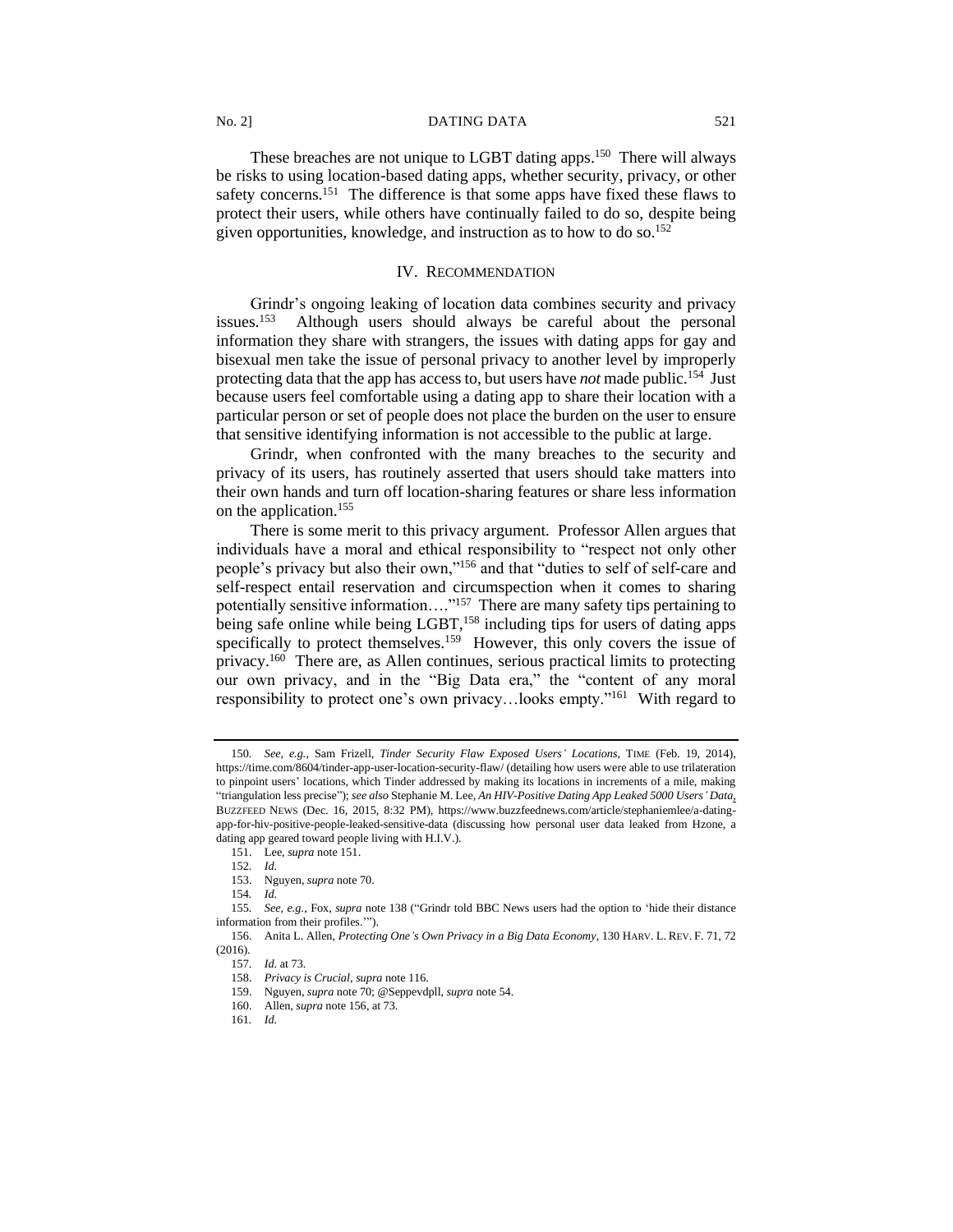security, users are not always able to protect themselves if they do not know how much information platforms are gathering about them, and if the platforms are in turn sharing information with outside parties.<sup>162</sup> For instance, Grindr's argument that users can turn off the public display of their locations has little merit when users cannot limit the app's own private access to their location, allowing the app to collect that precise information and continue to make users vulnerable to those with malicious intent.<sup>163</sup>

Grindr and similar geolocative dating apps are aware of the problems that plague their apps and threaten their userbases.<sup>164</sup> Researchers, after identifying breaches, have reached out to companies such as Grindr, offering potential fixes to code to make the apps safer.<sup>165</sup> For instance, Grindr and similar apps have been told to disable location sharing by default;<sup>166</sup> limit the accuracy of location sharing,<sup>167</sup> such as by adopting grid-snapping locative techniques;<sup>168</sup> and secure their APIs.<sup>169</sup> Security experts have suggested that geolocative apps should have, and even do have, a responsibility to use informed consent practices to allow users to enable access to their data only after being reminded of the risks of sharing personal information with strangers and the platform, and being clearly told how the app will use their data.<sup>170</sup> Users should be aware of specific security risks that may result and steps the platform is actively taking to mitigate those technological risks. $171$ 

Though there are potential solutions, a troubling lack of action<sup>172</sup> and a complete lack of enforcement exist.<sup>173</sup> LGBT dating apps can, and some even have, adopted these changes, but there is no authoritative external pressure for these apps to protect their users.<sup>174</sup> Researchers have noted with frustration that "there is no industry standard for ensuring the locational privacy of users; attempts are based on ad-hoc approaches that often exhibit a lack of understanding of the technical intricacies of localization attacks."<sup>175</sup>

Because dating apps geared toward gay and bisexual men like Grindr have recognized the necessity of taking steps to protect users in countries that punish

170. Fox, *supra* note 139 ("Location sharing should be 'always something the user enables voluntarily after being reminded what the risks are'"); Ghorayshi & Ray, *supra* note 79 ("Some experts argue that Grindr should be more specific in its user agreements about how it's using their data."); PASTEBIN, *supra* note 37.

171. PASTEBIN, *supra* note 37.

172. Polakis, *supra* note 8, at 825. Researchers contacted four location-based services they studied and provided them with an outline of the attacks they had tested on the apps' privacy guarantees; guidelines for preventing privacy breaches through spatial cloaking; and the tradeoffs of switching from location proximity to spatial cloaking for geolocative purposes. Two of the services, Facebook and Foursquare, made changes to their location-based services based on the researchers'suggestions. The other two services, Grindr and Skout (another location-based dating app) never informed the researchers of any changes they had made.

<sup>162</sup>*. Id.*

<sup>163.</sup> Nguyen, *supra* note 70.

<sup>164.</sup> Fox, *supra* note 138; Greenberg, *supra* note 12; Wardle, *supra* note 43.

<sup>165.</sup> Fox, *supra* note 138.

<sup>166.</sup> @Seppevdpll, *supra* note 54.

<sup>167.</sup> *Id.*; Fox, *supra* note 138.

<sup>168.</sup> Fox, *supra* note 139.

<sup>169.</sup> @Seppevdpll, *supra* note 54.

<sup>173</sup>*. Id.* at 818.

<sup>174</sup>*. Id.*

<sup>175</sup>*. Id.*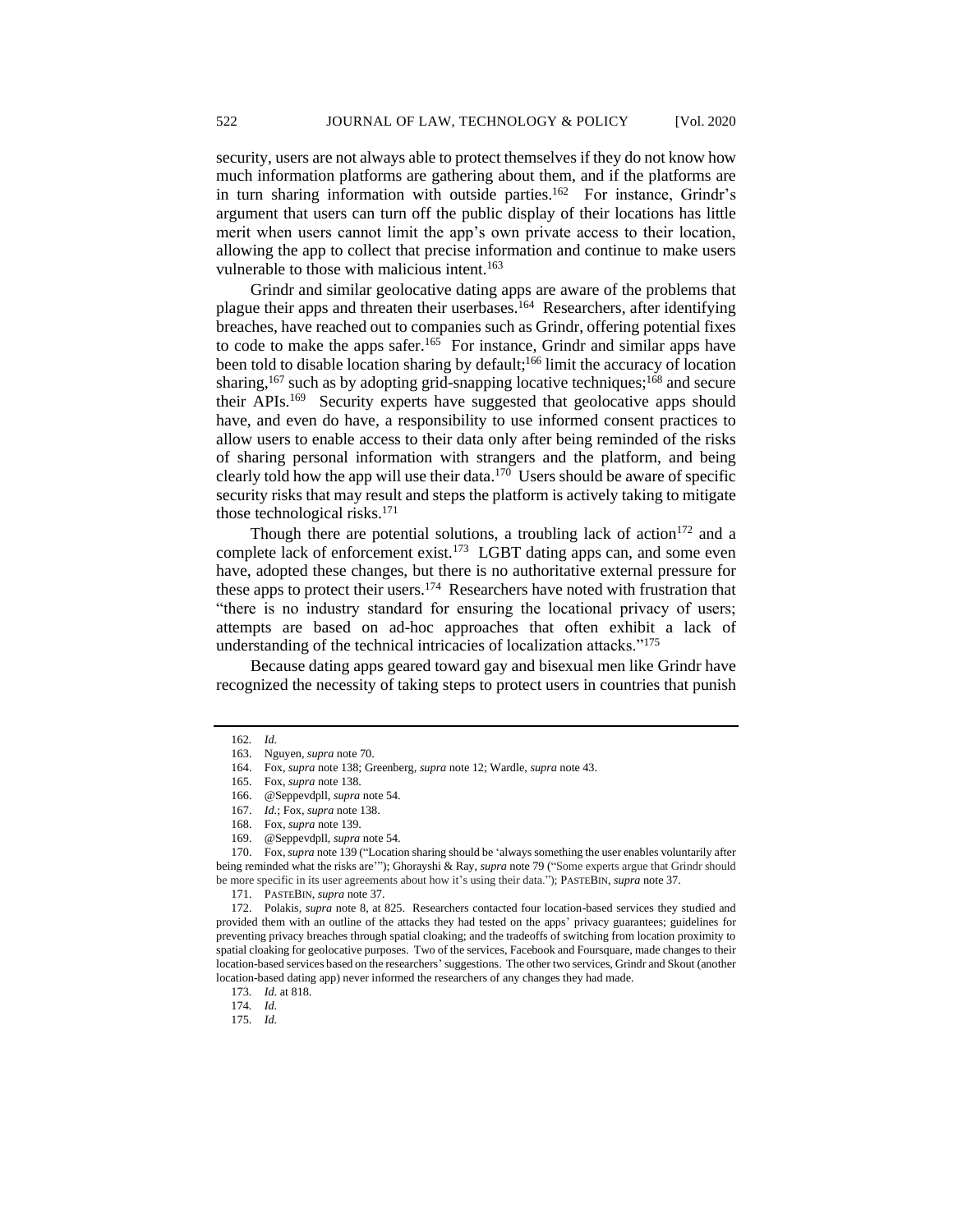and persecute LGBT individuals, change is not impossible for these apps when there is a demonstrated need.<sup>176</sup> After years of data breaches and minimal action, it seems clear that legal or legislative penalties are required to force companies to make needed fixes and take necessary steps to protect user data. They must do more than "papering over" security breaches.<sup>177</sup> LGBT users of these apps deserve more than flimsy, ineffective "fixes" that only arise as a reaction to data security scandals.<sup>178</sup> No legal action has been taken against Grindr due to harm from leaking of location data, $179$  but there is no reason to wait until harm occurs to take proactive steps to protect vulnerable individuals from the violation of their personal and private information.

In general, despite public perception of security and privacy regulations, the law lags behind technology.<sup>180</sup> Although different laws cover different types of data, there is no "overarching powerful law protecting you," as Electronic Frontier Foundation (EFF) Activism Director Rainey Reitman pointed out.<sup>181</sup> Agencies and others in positions of power in government do not respond quickly technological threats nor to the implications of those threats.<sup>182</sup> They fail to discern how they could and should act to protect consumers.<sup>183</sup>

This partially explains why there has been no legal or legislative action addressing the security and privacy concerns of Grindr users, but the federal government has shown that it *can* act when Grindr seems like a threat to national security.

In 2016, Grindr was sold to Beijing Kunlun Tech Co., Ltd., a Chinese company, with the acquisition completing in 2018.<sup>184</sup> The ownership of a Chinese company by an American dating app for, by Grindr's own description, "gay, bisexual, transgender, and queer people"<sup>185</sup> raised some concerns in the federal government, with two United States senators sending a letter to Grindr in 2018 asking how it would protect user privacy under the new ownership.<sup>186</sup> In March 2019, a U.S. government security panel chaired by the U.S. Department of the Treasury, called the Committee on Foreign Investment in the United States (CFIUS), forced the company to sell off Grindr.<sup>187</sup> Although CFIUS's concerns with Kunlun's ownership were not specified, the committee

<sup>176.</sup> Shamas, *supra* note 106.

<sup>177</sup>*. Id.*

<sup>178</sup>*. Id.*

<sup>179.</sup> Suhauna Hussain et. al., *Grindr, Tinder and OkCupid Apps Share Personal Data, Group Finds*, L.A. TIMES (Jan. 14, 2020, 5:20 PM), https://www.latimes.com/world-nation/story/2020-01-14/dating-apps-leakpersonal-data-norwegian-group-says.

<sup>180</sup>*. Sensitive Information*, *supra* note 30.

<sup>181</sup>*. Id.*

<sup>182</sup>*. Id*.

<sup>183.</sup> Ingrid Lunden, *Report: Grindr's Chinese Owner Kunlun is Selling the Dating App After CFIUS Raised Personal Data Concerns,* TECHCRUNCH (Mar. 27, 2019, 9:30 AM), https://techcrunch.com/2019/03/ 27/report-grindrs-chinese-owner-kunlun-is-selling-the-dating-app-after-cfius-raised-personal-data-concerns.

<sup>184.</sup> Casey Newton, *How Grindr Became a National Security Issue*, VERGE (Mar. 28, 2019, 9:20 AM), https://www.theverge.com/interface/2019/3/28/18285274/grindr-national-security-cfius-china-kunlun-military.

<sup>185.</sup> Carl O'Donnell et al., *Exclusive: Told U.S. Security at Risk, Chinese Firm Seeks to Sell Grindr Dating App,* REUTERS (Mar. 27, 2019, 12:02 AM), https://www.reuters.com/article/us-grindr-m-a-exclusive/ exclusiveu-s-pushes-chinese-owner-of-grindr-to-divest-the-dating-app-sources-idUSKCN1R809L.

<sup>186</sup>*. Id.*

<sup>187</sup>*. Id.*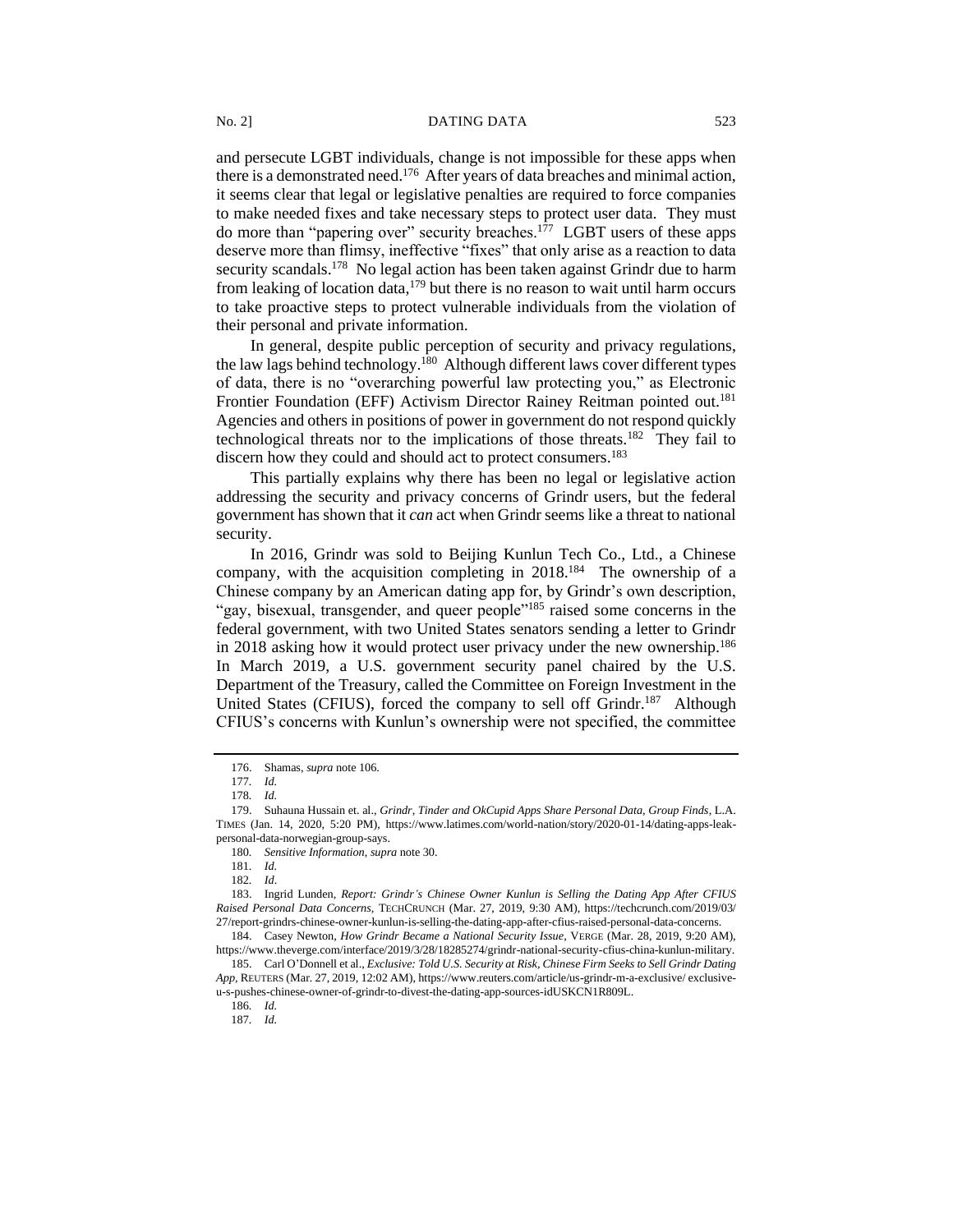informed Kunlun that its ownership of Grindr was a "national security risk."<sup>188</sup> The decision coincided with the U.S. government's increased focus on the safety of personal data of U.S. military members and intelligence personnel.<sup>189</sup>

The government's action through CFIUS and inaction on every other front seems to demonstrate an unwillingness on behalf of not only Grindr but the United States federal government to protect LGBT people for any reason lesser than national security.<sup>190</sup> As Privacy International states:

"…when it comes to how much governments care about our privacy, some are more equal than others. Our privacy matters to them when we are top civil servants, in the military or the intelligence services. When our private lives and who we date blur with national security, this is when governments start caring. But what about the millions of users, whose lives may still be affected by Grindr's practice? What about those who may be paying more for their health insurance because their HIV status has been shared or those who will be targeted by the government where Grindr users may face repression?"<sup>191</sup>

However, there is a path forward. Federal and state proposals, plus advocacy from independent organizations, show what the federal government could do to comprehensively protect everyone's data security and privacy.

# *A. Creating Comprehensive Federal Data Protection Laws*

One broad recommendation is that the United States implement a model like the European Union's General Data Protection Regulation (GDPR).

The European Union's approach to personal data is "overarching and comprehensive."<sup>192</sup> The United States' lack of an overarching and The United States' lack of an overarching and comprehensive federal law protecting personal data means personal data protection in the United States is "patchwork," allowing businesses to selfregulate, and protecting consumers only when businesses violate their own privacy policies.<sup>193</sup> This leaves much of the burden on the consumer for their own data protection.<sup>194</sup> As the issues with Grindr and similar apps have shown, this is not an effective strategy for protecting information and may lead to harm.

A demonstration of how this could work is unfolding in the European Union: in January 2020, the Norwegian Consumer Council filed formal complaints against Grindr under the GDPR to their Norwegian Data Protection Authority, because of concerns that Grindr users' information was potentially

<sup>188</sup>*. Id.*

<sup>189.</sup> James Wellemeyer, *U.S. Designates Grindr a National Security Risk*, WASH. BLADE (Apr. 2, 2019, 11:40 AM), https://www.washingtonblade.com/2019/04/02/us-designates-grindr-a-national-security-risk.

<sup>190</sup>*. Grindr and U.S. National Security: Why It is Time We Start Caring for the Privacy of All Users,* PRIV. INT'L (Apr. 2, 2019), https://privacyinternational.org/news-analysis/2775/grindr-and-us-national-security-whyit-time-we-start-caring-privacy-all-users; Newton, *supra* note 185.

<sup>191</sup>*. Id.*

<sup>192.</sup> Constance Gustke, *Which Countries Are Better at Protecting Privacy?*, BBC WORKLIFE (June 25, 2013), https://www.bbc.com/worklife/article/20130625-your-private-data-is-showing.

<sup>193</sup>*. Id.*

<sup>194</sup>*. Id.*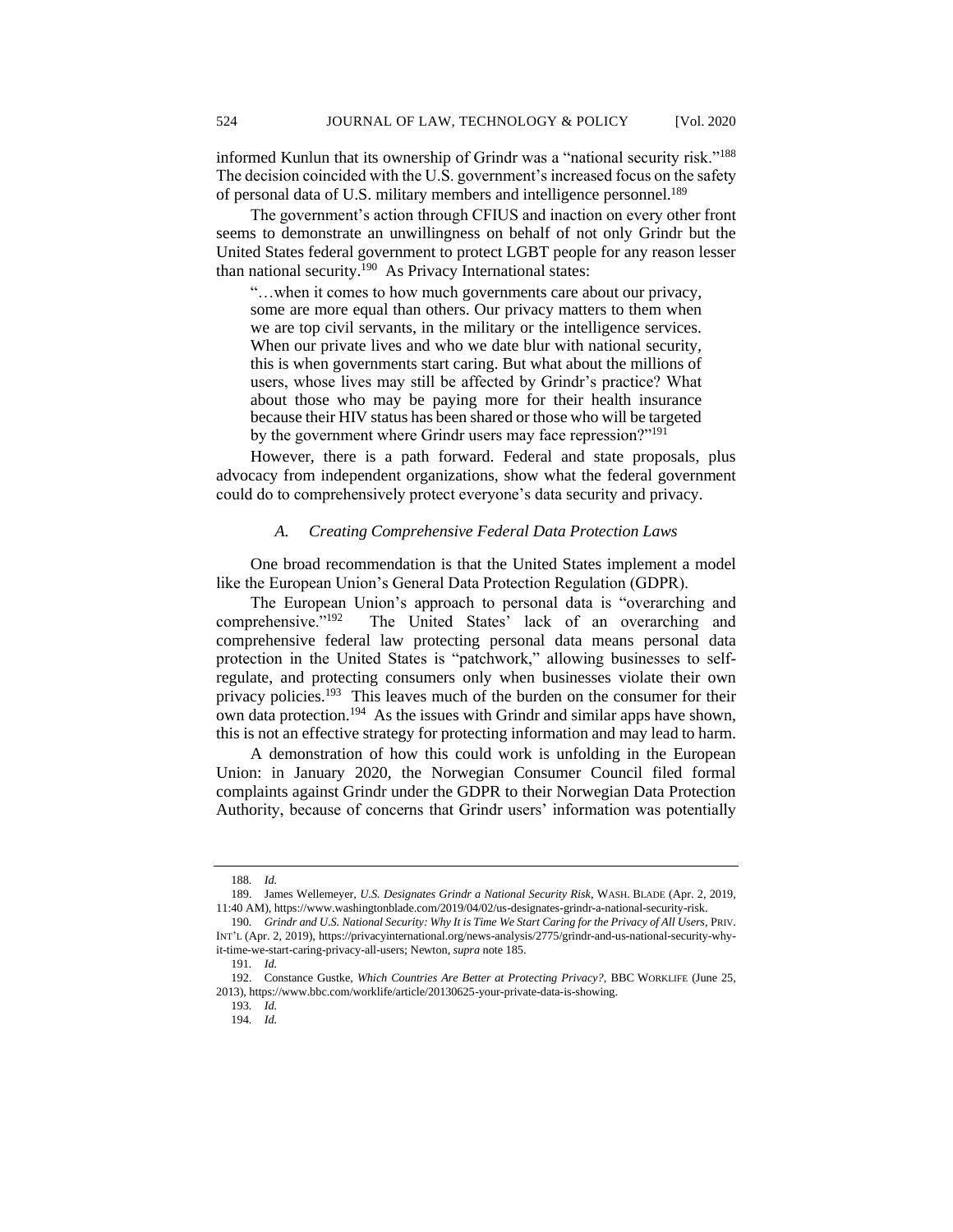improperly sold to advertising agencies.<sup>195</sup> The Norwegian Consumer Council notes that it was necessary to take action in this way because of the "very few actions" available to consumers to ensure that their personal data is not being exploited.<sup>196</sup>

Certain states, like California, Maine, and Nevada, have privacy laws or bills in the model of the GDPR.<sup>197</sup> These are important protections for the residents of these states and can help provide a model for how an American data protection law could function practically on a federal level. However, leaving these state-level laws to function on their own without a federal baseline for data protection<sup>198</sup> only furthers the patchwork problems with American data protection laws. $199$ 

United States consumer rights groups are utilizing these laws to ask federal and state governments to investigate Grindr and other apps for this same violation of informed consent.<sup>200</sup> The issue of data privacy and security is important enough that the federal government should take notice and apply a uniform standard for how companies that run dating apps treat user data. Pointing to the Norwegian Consumer Council's report, several consumer protection agencies in the United States have said that Congress should take action to demonstrate that "such flagrant violations of privacy found in the EU are not acceptable in the U.S."<sup>201</sup>

An effort to allow Americans more control over how companies collect data from users and how the companies use their data, the Consumer Online Privacy Rights Act (COPRA), was introduced in the U.S. Senate in late 2019.<sup>202</sup> COPRA would focus on establishing individual privacy rights, including giving individuals the right to be free from deceptive and harmful data practices; the

<sup>195.</sup> New Study: The Advertising Industry is Systematically Breaking the Law, FORBRUKERRÅDET (Jan. 14, 2020), https://www.forbrukerradet.no/side/new-study-the-advertising-industry-is-systematically-breaking-thelaw.

<sup>196</sup>*. Id.*

<sup>197</sup>*. Dating Apps Leak Personal Data, Norwegian Group Says*, AP NEWS (Jan. 31, 2020), https://apnews.com/8f3318e83e91275ebf227fd3fd36ef18; Mitchell Noordyke, *US State Comprehensive Privacy Law Comparison,* INT'L ASS'N OF PRIV. PROS. (last updated July 6, 2020), https://iapp.org/ resources/article/state-comparison-table.

<sup>198.</sup> Letter from Electronic Privacy Information Center (EPIC) to Senator Roger Wicker and Senator Maria Cantwell (Apr. 29, 2019), *accessed at* https://epic.org/testimony/congress/EPIC-SCOM-ConsumerPerspectives-Apr2019.pdf ("We call for federal baseline legislation that ensures a basic level of protection for all individuals in the United States. We oppose the preemption of stronger state laws. U.S. privacy laws typically establish a floor and not a ceiling so that states can afford protections they deem appropriate for their citizens and be 'laboratories of democracy,' innovating protections to keep up with rapidly changing technology.") [hereinafter *Letter from EPIC*].

<sup>199.</sup> Noordyke, *supra* note 197. After the California Consumer Privacy Act was passed in 2018, many other states introduced measures covering how personal information is used. Although the laws and bills from different states have some similar provisions, there are differences in consumer rights and business obligations in each bill.

<sup>200</sup>*. Popular Dating, Health Apps Violate Privacy*, CTR. FOR DIGIT. DEMOCRACY (Jan. 14, 2020), https://www.democraticmedia.org/article/popular-dating-health-apps-violate-privacy.

<sup>201.</sup> *Dating Apps Leak Personal Data, Norwegian Group Says*, *supra* note 198.

<sup>202.</sup> Consumer Online Privacy Rights Act, S. 2968, 116th Cong. (2019); Jessica Corbett, *Expert Says Senate Democrats' Sweeping Online Privacy Bill Answers Public Demand for 'Transformative Shift,'* COMMON DREAMS (Nov. 26, 2019), https://www.commondreams.org/news/2019/11/26/expert-says-senate-democratssweeping-online-privacy-bill-answers-public-demand.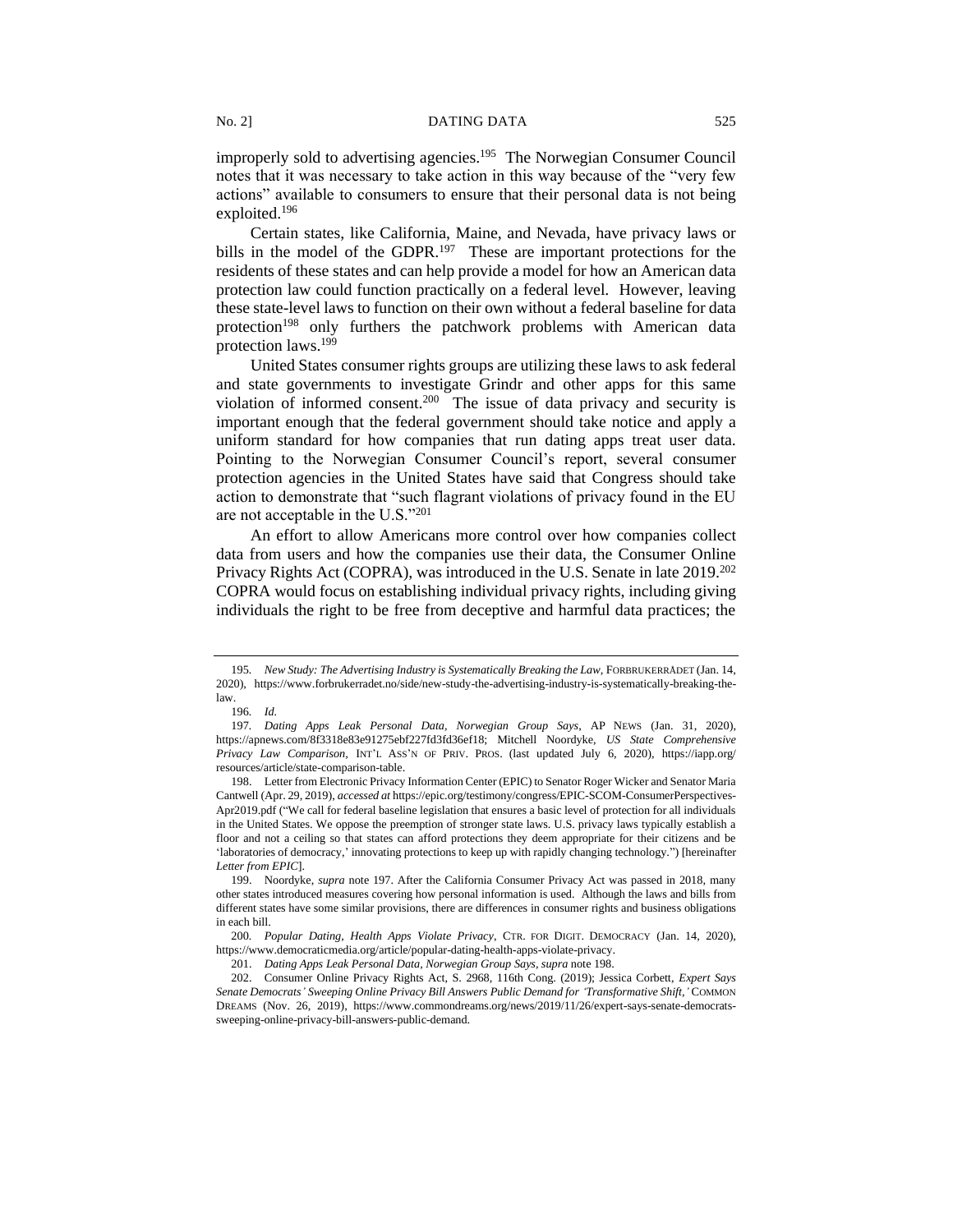right to clear and detailed information on how user data is used and shared; the right to control the movement of data, which would allow users to prevent their data from being shared with unknown third parties; and the right to delete or correct user data.<sup>203</sup> The bill sets out a private right of action for individuals to sue companies that break data privacy rules and gives state attorneys general the right to bring privacy cases under federal law.<sup>204</sup>

COPRA also establishes accountability measures for companies that handle user data.<sup>205</sup> It creates an affirmative "duty of loyalty," which would prohibit companies from using data in ways harmful to consumers, institute higher fines for companies that mishandle user data, and require companies to conduct internal assessments about potentially discriminatory effects of their internal algorithms.<sup>206</sup> Most important for issues like LGBT dating app location leaks, COPRA would require companies to get "special permission" to collect certain types of sensitive data, such as precise location information.<sup>207</sup>

However, the framework of COPRA is only a beginning. The EFF called it a "strong step forward," but that the organization would seek "strengthening amendments."<sup>208</sup> Relevantly, COPRA calls for a bar on entities covered by the law from "processing or transferring data 'beyond what is reasonably necessary, proportionate, and limited' to certain kinds of purposes,"<sup>209</sup> meaning companies covered by the law would be asked to limit the amount of information they process from users. EFF approved of the presence of a data minimization provision that would be applied not only to the way an entity *processes* data, not only data collection and sharing of data, but said data privacy legislation should go further than what COPRA asks for, barring companies from "processing data except as reasonably necessary *to give the consumer what they asked for,* or for a few narrow purposes."<sup>210</sup>

## *B. Creating a Federal Data Protection Agency*

Another broad recommendation is that the federal government create a federal agency that handles issues related to technological privacy and security. While the Federal Trade Commission (FTC) has been the chief federal agency on privacy policy and enforcement since the 1970s,<sup>211</sup> the FTC only steps in to

<sup>203.</sup> Corbett, *supra* note 202.

<sup>204.</sup> Tony Romm, *Top Senate Democrats Unveil New Online Privacy Bill, Promising Tough Penalties for Data Abuse*, WASH. POST (Nov. 26, 2019, 6:45 AM), https://www.washingtonpost.com/news/powerpost/ paloma/the-technology-202/2019/11/26/the-technology-202-top-senate-democrat-s-new-privacy-bill-likely-tospark-gop-protests/5ddc3680602ff1181f2640e3.

<sup>205.</sup> Corbett, *supra* note 202.

<sup>206</sup>*. Id.*

<sup>207</sup>*. Id.*

<sup>208.</sup> Adam Schwartz, *Sen. Cantwell Leads with New Consumer Privacy Bill,* ELEC. FRONTIER FOUND. (Dec. 3, 2019), https://www.eff.org/deeplinks/2019/12/sen-cantwell-leads-new-consumer-data-privacy-bill.

<sup>209</sup>*. Id.*

<sup>210</sup>*. Id.*

<sup>211</sup>*. Protecting Consumer Privacy and Security*, FED. TRADE COMM'N, https://www.ftc.gov/newsevents/media-resources/protecting-consumer-privacy-security (last visited Oct. 21, 2020).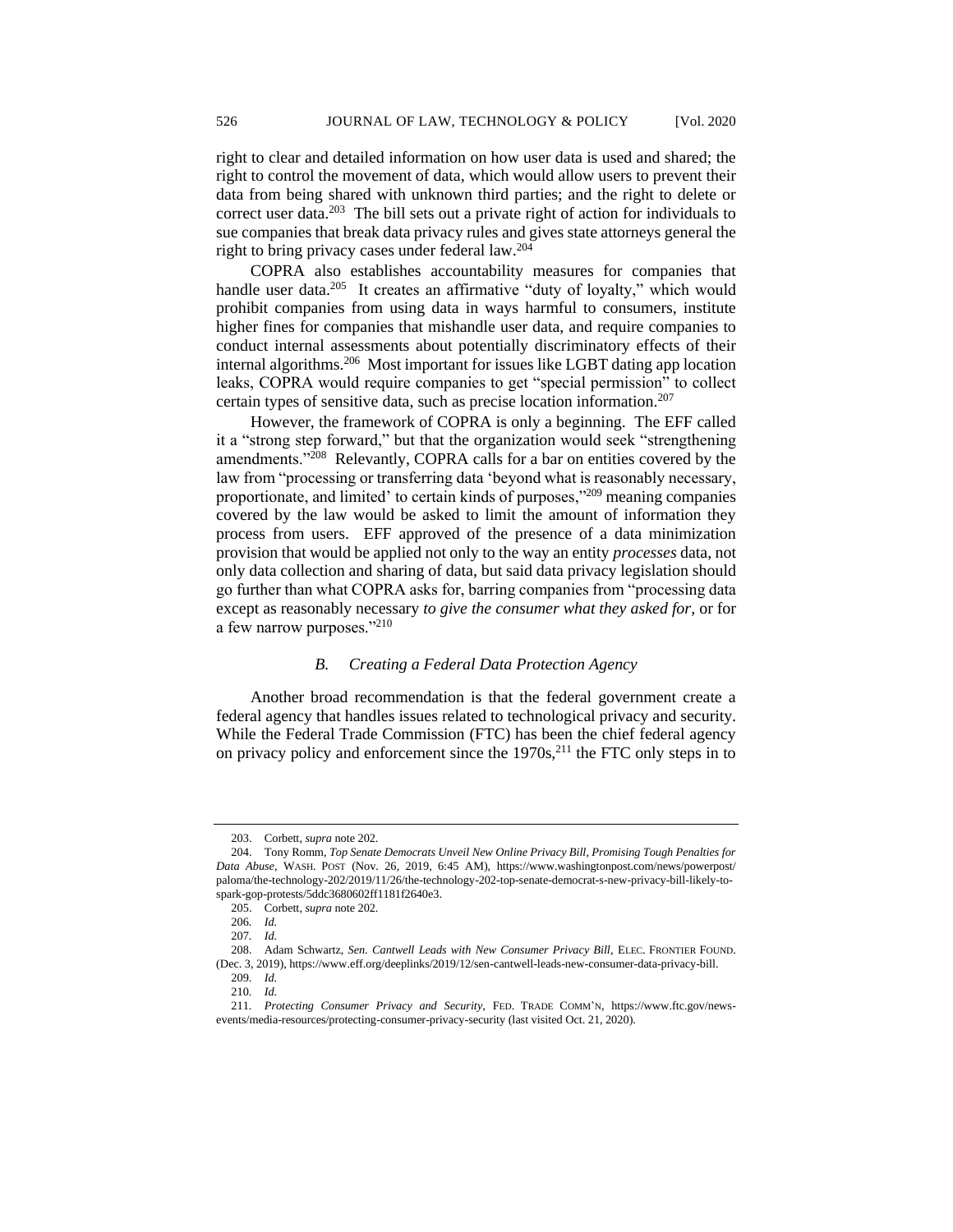protect consumers in cases where the company has already violated its privacy policy, $2^{12}$  levying fines in cases of certain privacy violations. $2^{13}$ 

In April 2019, the Electronic Privacy Information Center (EPIC) sent a letter to the U.S. Senate Committee on Commerce, Science, and Transportation, pointing out the failures of the FTC in both arriving at and enforcing consentagreements with companies that violate data privacy<sup>214</sup> and asking for:

a federal agency focused on privacy protection, compliance with data protection obligations, and emerging privacy challenges. The agency should also examine the social, ethical, and economic impacts of high-risk data processing and oversee impact-assessment obligations. Federal law must establish a data protection agency with resources, rulemaking authority and effective enforcement powers.<sup>215</sup>

There are clear gaps in federal protections of individual privacy and security rights that need to be addressed in a uniform, proactive, and clear manner. Even if federal privacy legislation existed, there would need to be a federal agency capable of enforcing that legislation to back up its effectiveness. Creating an agency would ensure that all users of dating applications are protected, including LGBT users, and ensure that at least one part of the notoriously tech-averse government was paying attention to and had some knowledge of important issues of safety when using technology, which most Americans encounter nearly every day.<sup>216</sup>

Two legislators in the U.S. House of Representatives introduced a bill in 2019, the Online Privacy Act, $2^{17}$  that would establish a new federal agency to "place significant restrictions on the kinds and amount of personal data companies can collect and what they can do with that information while they have it."<sup>218</sup> This agency would centralize privacy regulation in the United States, $2^{19}$  a necessary step needed to mitigate the current patchwork of privacy regulation. This is still not a perfect law. It is not proactive, nor does it incentivize companies not to have exploitative policies. Instead it gives the agency and state attorneys general mitigatory powers in the event a company violates privacy regulations.<sup>220</sup> The bill requires more transparency from companies when writing privacy policies and user consent processes,<sup>221</sup> which might give consumers who read the policies more understanding of how the company plans to use their data and allow potential users the chance to consider whether they want the app to use their data in that proposed way.

<sup>212.</sup> Gustke, *supra* note 192.

<sup>213.</sup> Dennis Fisher, *Online Privacy Act Would Create Federal Privacy Agency*, DECIPHER (Nov. 6, 2019), https://duo.com/decipher/online-privacy-act-would-create-federal-privacy-agency.

<sup>214.</sup> *Letter from EPIC*, *supra* note 198.

<sup>215</sup>*. Id.*

<sup>216.</sup> Lunden, *supra* note 183.

<sup>217.</sup> Online Privacy Act of 2019, H.R. 4978, 116th Congress (2019).

<sup>218.</sup> Fisher, *supra* note 213.

<sup>219</sup>*. Id.*

<sup>220</sup>*. Id.*

<sup>221</sup>*. Id.*